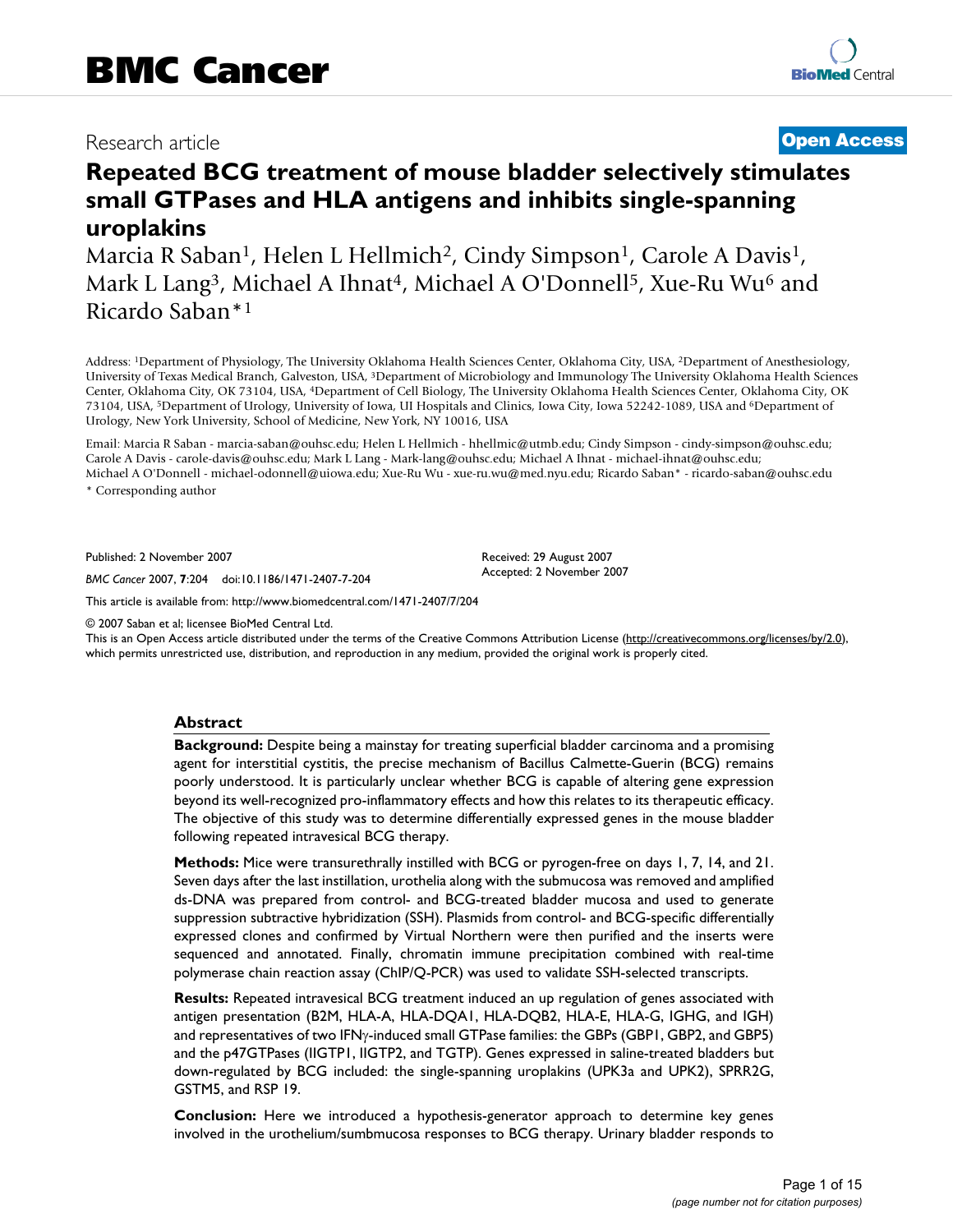repeated BCG treatment by up-regulating not only antigen presentation-related genes, but also GBP and p47 small GTPases, both potentially serving to mount a resistance to the replication of the *Mycobacterium*. It will be of tremendous future interest to determine whether these immune response cascades play a role in the anti-cancer effects exerted by BCG.

## **Background**

Intravesical Bacillus Calmette-Guerin (BCG) has been presented as a promising option for treatment of interstitial cystitis [1]. It is even better known as the most effective agent for the treatment of high-grade superficial bladder cancer [2-4]. In this context, BCG is used to reduce both the recurrence rate of bladder tumor and to diminish the risk of its progression [2,4]. As an adjunct to transurethral resection, BCG is the treatment of choice for urothelial carcinoma in-situ (CIS) and is commonly used for recurrent or multi-focal Ta and high grade T1 bladder lesions [5,6].

It is not clear, however, how BCG alters the course of cystitis or cancer progression. One theory is that intravesical BCG corrects an aberrant immune imbalance in the bladder, leading to long-term symptomatic improvement [1].

BCG is internalized and processed by neutrophils [7,8], professional antigen-presenting cells, and urothelial tumor cells, resulting in altered gene expression and secretion of particular cytokines [9]. It was suggested that the effectiveness of BCG treatment is determined by two processes: an inflammatory one, followed by a delayed type of hypersensitivity (DTH) response [10]. Others proposed three distinct phases in the immune response to BCG. In phase 1, BCG adheres to the urothelium via interaction between the bacterial antigen 85 complex and fibronectin [6,11] in the urothelial cells. In addition to fibronectin, it has been suggested that toll-like receptors (TLRs) -2 and - 4, present in immune cells, mediate BCG-induced immune responses [12-14]. Once internalized, BCG is processed both by professional antigen-presenting cells and urothelial cells, resulting in an altered gene expression [9]. This phase corresponds to the early release of socalled inflammatory cytokines (IL-1, IL-6, and IL-8 in humans) which may be responsible for certain adverse effects. Phase 2 consists of recognition of bacterial antigens by CD4 lymphocytes, which release cytokines including IL-2 and IFN- $\gamma$  (TH<sub>1</sub> response). This cell activation leads to phase 3, which consists of amplification of cytotoxic-populations: CD8 T cells, gamma-delta lymphocytes, macrophages, and natural killer (NK) cells. All these cells also release cytokines which then regulate the immune response to BCG [15].

IFN-γ plays an important role mediating the immune responses to BCG. Indeed, chronic administration of BCG

to mice leads to an increase in IFN-γ mRNA [8] and protein [8,16], as well as genes downstream of the IFN-γ pathway [16]. The products of these genes may coordinate the cellular defense against intracellular pathogens, such as *Mycobacteria* [17,18], and therefore, influence BCG survival in diverse ways. One of these genes encodes indoleamine 2,3-dioxygenase (IDO), an enzyme that catalyses the conversion of tryptophan to N-formylkynurenine, which depletes tryptophan stores [16] and consequently, may starve the growth of BCG. Other IFNγ-regulated genes include nitric inducible oxide synthase 2 (NOS2), phagocyte oxidase (phox), and natural resistance-associated macrophage protein 1 (NRAMP1) [18]. NOS2 is present in the cytosol, where it catalyses the production of nitric oxide, which traffics to the phagosome to effect pathogen killing [18]. Phox/NADPH oxidase subunits are localized to the plasma membrane, cytosol, and intracellular granular structures, and assemble on newly forming phagosome membranes. Assembled NADPH oxidase pumps electrons into the phagocytic vacuole to catalyze the conversion of O2 to superoxide and other reactive oxygen species [18]. Proton pumping by the NADPH oxidase provides charge compensation resulting in acidification of the phagosomal lumen. The combination of lower pH, chloride anion and reactive oxygen species likely result in pathogen killing [19]. NRAMP1 is also recruited to the phagosome where it catalyses cation transport and promotes phagosomal acidification [18]. Finally, the small GTPases including the guanylate-binding proteins (GBPs) and the p47 GTPases are also regulated by IFN- $\gamma$ [18], are localized to the cytosol [18], and they inhibit both viral and *mycobacterium tuberculosis* replication [20].

Recently, the susceptibility to BCG was correlated with polymorphisms of the human NRAMP1 gene [21], providing interesting insights into the complexity of the genomics of BCG immunotherapy [22]. NRAMP1 is the human ortholog of *Bcg* gene [21], discovered in an animal model of orthotopic murine bladder tumors, and responsible for tumor responsiveness to BCG [23]. A single G169D mutation in the mouse *Bcg* gene sequence results in 2 distinct strains, namely *Bcgs (s-sensitive)* and *Bcgr (rresistant)*, differing significantly in their susceptibility to early stage tuberculosis infection and their response to intravesical instillation of BCG for bladder tumor treatment [23,24].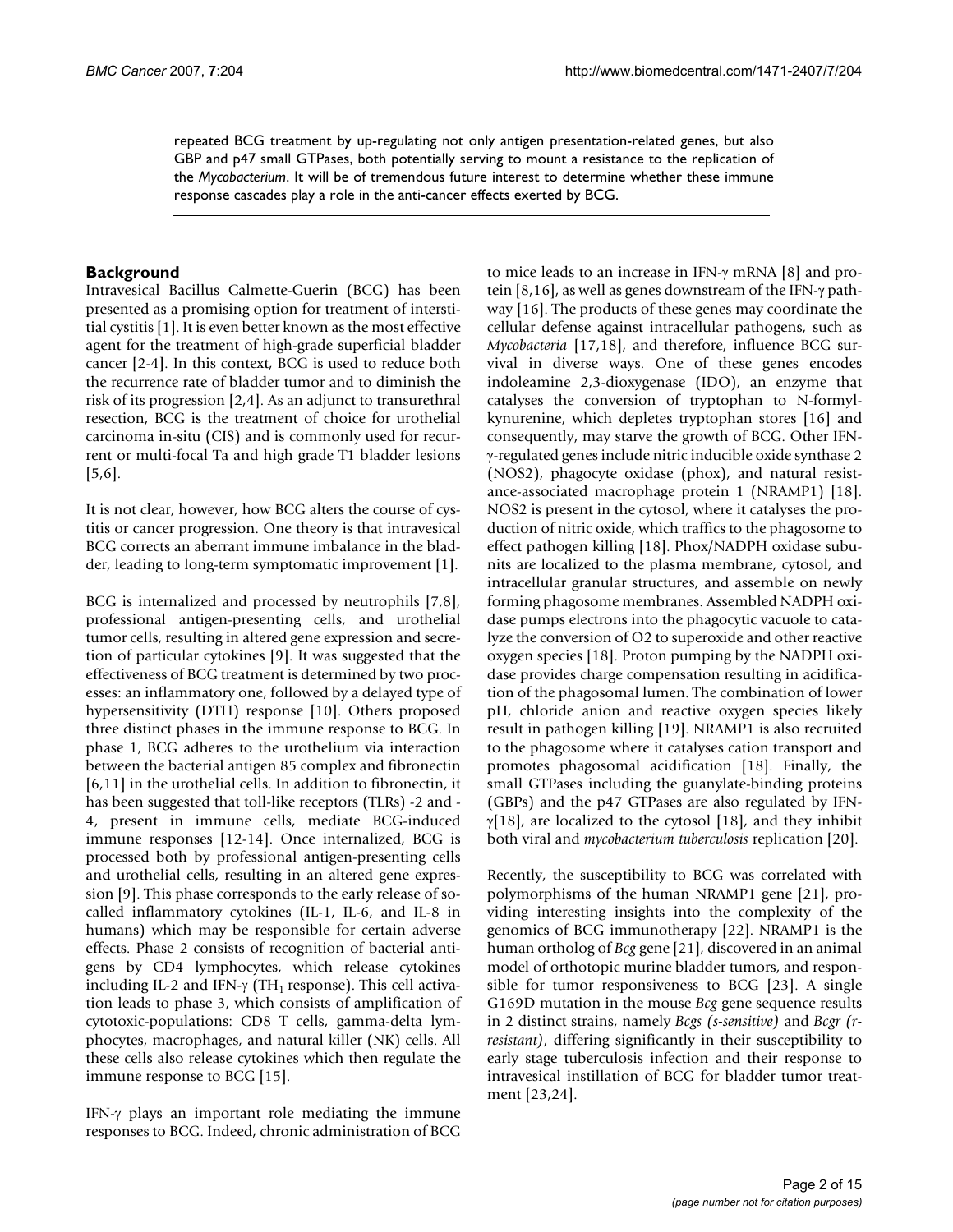Nevertheless, BCG's mechanism of action remains poorly understood. Although systemic reactions have been reported, a likely scenario is that exposure to BCG results in a local immune response [6]. Recently, we presented evidence that the repeated intravesical instillation of BCG into the bladder of C57Bl/6 mice induces bladder inflammation and a unique cytokine release that differs from common pro-inflammatory stimuli [8]. Here, we used the same animal model to further define the profile of bladder responses to acute (single intravesical instillation) and chronic (four weekly intravesical instillations) BCG therapy. The rationale for this design is based on clinical findings indicating that BCG therapy requires multiple dosing to achieve efficacy.

# **Methods**

## *Animals*

All animal experimentation described here was performed in conformity with the "Guiding Principles for Research Involving Animals and Human Beings (OUHSC Animal Care & Use Committee protocols #05-088 and 05-081). Ten to twelve week-old C57BL/6 female mice (The Jackson Laboratory; Bar Harbor, ME) were anesthetized, transurethrally catheterized as previously described [8], and instilled with 200 μl of one of the following substances: BCG (n = 20; TheraCys®-Aventis-Pasteur; total dose of 1.35 mg [19]) or pyrogen-free saline  $(n = 20)$  on days 1, 7, 14, and 21. Seven days after the last instillation, mice were euthanized with pentobarbital (200 mg/kg, i.p.), and the bladders removed, placed in RNA *later*™ (Ambion) and visualized under a dissecting microscope (Nikon SMZ 1500). As previously described [25], the urothelium along with the submucosa were separated from the detrusor muscle and used in subsequent experiments.

## *Suppression subtractive hybridization (SSH)[25]*

#### *Construction of subtractive cDNA libraries*

mRNA was isolated from total RNA using Poly(A) Quick mRNA Isolation Kit (Stratagene, La Jolla, CA) according to the manufacturer's protocol. The quality of RNA was determined by gel electrophoresis (Additional File 1).

#### *cDNA synthesis and Rsa I digestion*

Amplified ds cDNA was prepared from control bladder mucosa (C) and BCG-treated bladder mucosa (T) RNA using a SMART approach as described in Clontech Smart PCR cDNA Synthesis Kit User Manual, Cat# 634902 [26]. SMART Oligo II oligonucleotide and CDS primer were used for first-strand cDNA synthesis. In both cases, firststrand cDNA synthesis was started from 0.3 μg RNA in total reaction volume 10 μl. One μl of 5-times diluted first-strand cDNA was then used for PCR amplification with SMART PCR primer. 18 PCR cycles (each cycle included 95 $\degree$ C for 7 s; 65 $\degree$ C for 20 s; 72 $\degree$ C for 3 min)

were performed. SMART-amplified cDNA samples were further digested by Rsa I endonuclease. The results of ds cDNA synthesis and Rsa I digestion are presented in Additional File 2, and primers used in the subtraction are listed in Additional File 3.

### *Subtraction procedure*

Subtractive hybridization was performed using PCR-SelectTM cDNA Subtraction method in both directions (control vs. treated and treated vs. control) as described in PCR-Select cDNA Subtraction Kit User Manual, Cat#637401 [26]. Briefly, the following procedures were performed: for each direction, two tester populations were created by ligation of different suppression adaptors (Adaptors 1 and 2R). These tester populations were mixed with 30× driver excess (driver cDNA had no adaptors) in two separate tubes, denatured and allowed to renature. After the first hybridization, these two samples were mixed and hybridized together. Subtracted cDNA was then amplified by primary and secondary PCR (Additional File 4).

## *Primary PCR*

25 PCR cycles with PCR primer 1 were performed for subtracted control bladder mucosa (C) cDNA and 25 cycles were performed for subtracted treated bladder mucosa (T) cDNA.

#### *Secondary (nested) PCR*

10 PCR cycles with Nested primers 1 and 2R were performed for both subtracted cDNA samples.

## *Construction of subtracted library*

Two subtracted cDNA samples enriched with differentially expressed sequences (control bladder mucosa-specific and treated bladder mucosa-specific) obtained by secondary PCR were used for library construction. In each case, approximately 40 ng of purified cDNA was cloned into the pAtlas vector (pUC base vector) and used for *E. coli* transformation.

#### *Differential screening of subtracted libraries*

384 (4 × 96-well plates) of randomly picked white clones from tester (T)-specific library and 96 ( $1 \times 96$ -well plate) of randomly picked white clones from driver (C)-specific library were used for differential screening. All plates were grown in 100 μl of LB-amp (75 ug/ml) media for 6 hours at 37°C. 1 μl aliquots of each media were used for PCR amplification with F1S and R1S primers. After, the plates were supplied with 20% glycerol and stored at -70°C. 2.0 μl of each PCR-amplified insert (about 100 ng DNA) was arrayed in 96-well format onto duplicated nylon membranes and hybridized with P-32-labelled subtracted Cand subtracted T cDNA probes.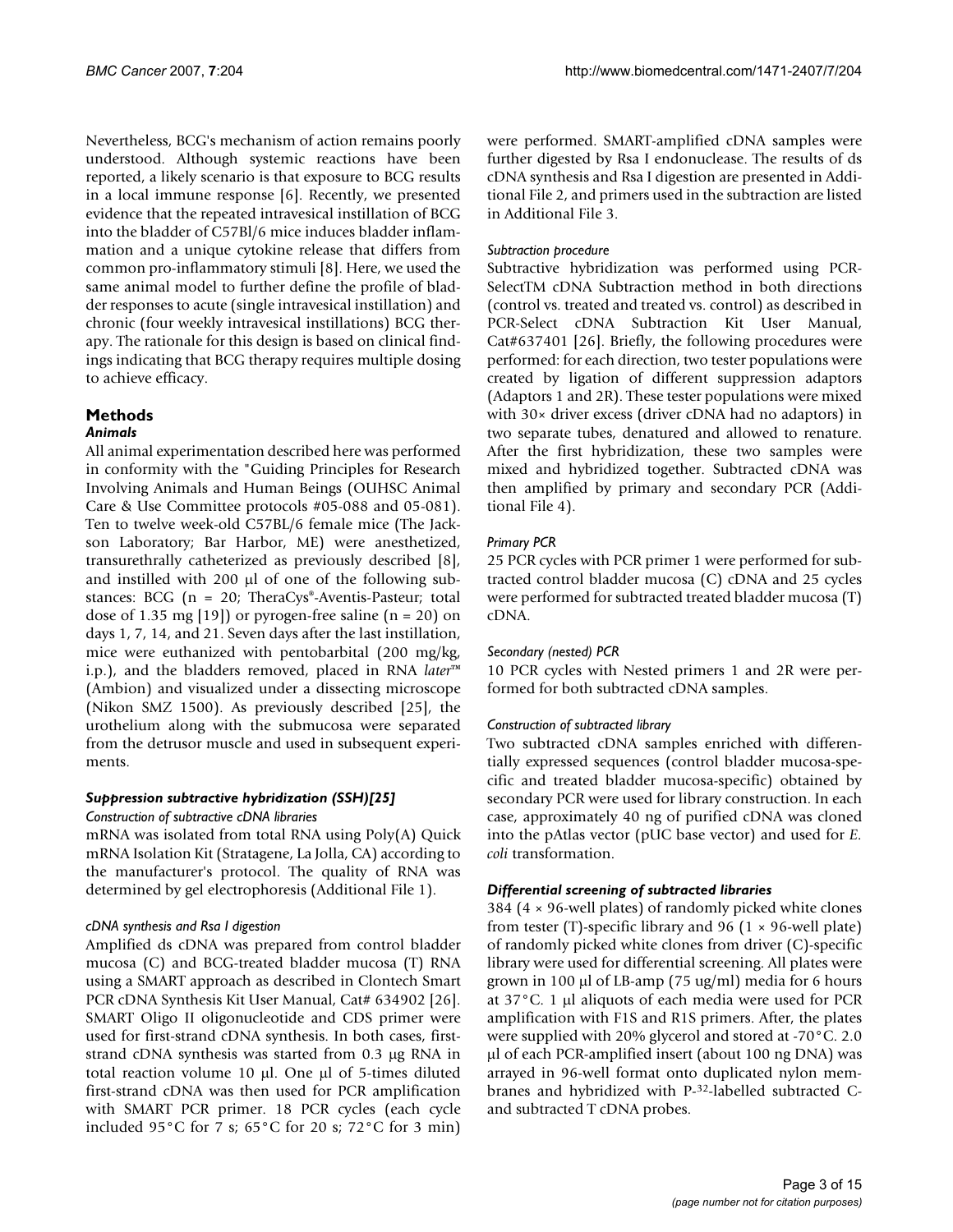#### *Virtual Northern Blot Analysis*

Virtual Northern blot analysis was performed to confirm differential screening results. For Virtual Northern blot analysis, SMART-amplified driver (C) and tester (T) unsubtracted cDNAs were resolved on agarose gels and transferred to Hybond-N membranes. Membranes were hybridized with P-32-labeled probes prepared from randomly selected differential clones found by differential screening.

#### *Sequencing*

Plasmids from C-specific clones and T-specific clones differentially expressed and confirmed by Virtual Northern were purified and inserts were sequenced using M13dir and M13rev (for C12 clone from plate C-2, A2 from plate T-4 and for E12 clone from plate T-5) plasmid primers. Usually, M13dir primer was used, but when sequence was not of a good quality, M13rev primer was used. Sequences obtained were analyzed using the BLAST web service at NCBI [27].

#### *Ingenuity Pathways Analysis of BCG-specific genes*

Ingenuity Pathways Analysis [IPA], (Ingenuity Systems, Mountain View, CA) is a robust and expertly curated database containing up-to-date information on over 20,000 mammalian genes and proteins, 1.4 million biological interactions, and one hundred canonical pathways incorporating over 6,000 discreet gene concepts. This information is integrated with other relevant databases such as EntrezGene and Gene Ontology [28]. IPA computes a score for each network according to the fit of the set of supplied focus genes (here, BCG-specific genes). These scores, derived from *p* values, indicate the likelihood of focus genes to belong to a network versus those obtained by chance. A score >2 indicates a  $\geq$  99% confidence that a focus gene network was not generated by chance alone [29]. The score for networks are based on the hypergeometric distribution calculated via the computationally efficient Fisher's Exact Test for  $2 \times 2$  contingency tables [30]. The significance value associated with Functions and Pathways is a measure for how likely it is that genes from the dataset file participate in that function. The significance is expressed as a p-value, which is calculated using the right-tailed Fisher's Exact Test. In this method, the *p*value is calculated by comparing the number of user-specified genes of interest (i.e. Functional Analysis Genes) that participate in a given function or pathway, relative to the total number of occurrences of these genes in all functional/pathway annotations stored in the Ingenuity Pathways Knowledge Base. In the right-tailed Fisher's Exact Test, only over-represented functional/pathway annotations, annotations which have more Functions/Canonical Pathways Analysis Genes than expected by chance ('righttailed' annotations), are used. Under-represented annotations ('left-tailed' annotations) which have significantly fewer Functions/Canonical Pathways Analysis Genes than expected by chance are not shown. The score is not an indication of the quality or significance of the network; it simply calculates the approximate "fit" between each network and the Network Eligible Genes from the input dataset, and allows us to rank the networks accordingly [30].

#### *Chromatin immunoprecipitation (ChIP) quantitative realtime polymerase chain reaction (Q-PCR)-Based Assays*

To confirm whether intravesical BCG treatment would alter bladder gene expression, we used chromatin immunoprecipitation (ChIP) combined with Q-PCR, as described earlier [8,31,32]. For this purpose, female C57BL/6J mice were anesthetized and instilled with 200 μl of one of the following substances: BCG (TheraCys®- Aventis-Pasteur; total dose of 1.35 mg) or pyrogen-free saline on days 1, 7, 14, and 21, as described above. Mice were euthanized with pentobarbital (200 mg/kg, i.p.) 24 hours after a single instillation (**BCG acute**) or 7 days after 4 weekly instillations (**Control** and **BCG repeated**). A total of 60 mice were used (20 mice per group). Bladders were removed rapidly, frozen, and were shipped to Genpathway [33] for querying the chromatin for gene transcription (Genpathway's TranscriptionPath Query assay) [34].

The urinary bladders were exposed briefly to formaldehyde for cross-linking of the proteins and DNA together, followed by sonication to fragment the DNA into pieces of approximately 300–500 base pairs. An antibody against RNA polymerase II (Abcam) was then used to precipitate the DNA transcriptome [8]. The Ab-protein-DNA complexes were purified using beads coupled to protein A. The DNA was isolated from the complexes using a combination of heat to reverse cross-linking, RNase and proteases, and then purified using phenol extraction and EtOH precipitation. The final ChIP DNAs were then used as templates in quantitative PCR reactions using primer pairs specific for each gene of interest. Quantitative PCR was carried out using Taq polymerase (iQ SYBR Green Supermix, Bio-Rad). Primer pairs were designed using Primer 3 [35]. Details of the primer sequences are given in Additional File 5. The designed primers shared 100% homology with the target sequence, but no significant homology with other sequences.

Q-PCRs were run in triplicate and the values were transferred into copy numbers of DNA using a standard curve of genomic DNA with known copy numbers. The resulting transcription values for each gene were also normalized for primer pair amplification efficiency using the Q-PCR values obtained with Input DNA (unprecipitated genomic DNA). Results are presented as Transcription Events Detected Per 1000 Cells for each gene tested.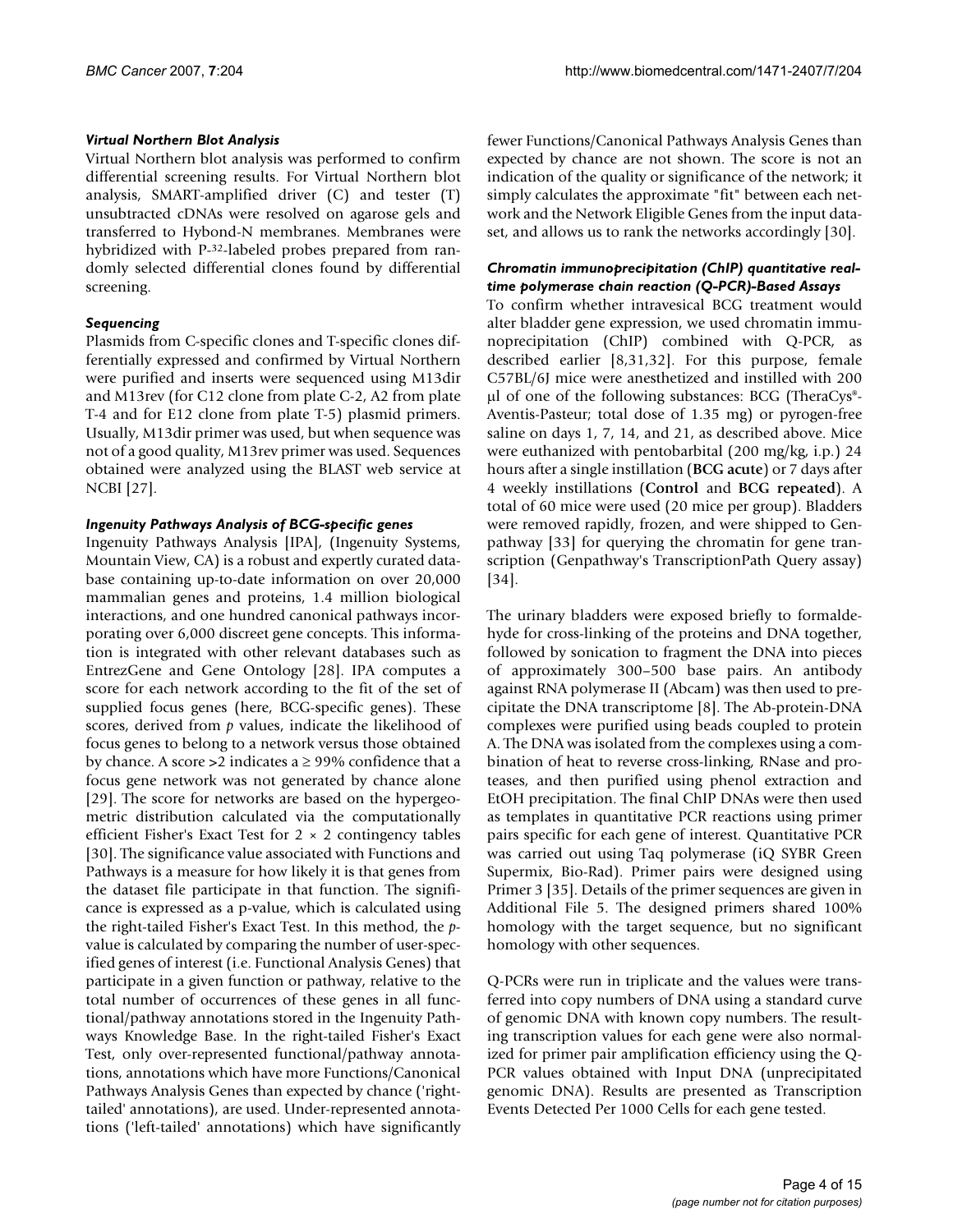#### *Statistical Analysis of ChIP/Q-PCR*

The difference between two mean values was analyzed with an unpaired Student's *t*-test (GraphPad Prism software version 4.0; GraphPad Software, Inc. San Diego, CA). A nominal *p* value less than 0.05 was considered statistically significant.

#### **Results**

#### *Differential screening*

Differential screening yielded 14 control-specific and 41 BCG-treated-specific clones, for a total of 55 clones that were putatively differentially expressed (Additional Files 6, 7, 8, 9, 10, 11, 12). These clones were taken as preliminary results, which constituted the basis for further differential analysis. The working assumption was that some of these clones may be false positives. Therefore, a differential screening of all 55 subtracted libraries was performed and differentially expressed clones were selected for Virtual Northern analysis.

#### *Virtual Northern*

Virtual Northern blot was performed in 14 differential clones obtained from the subtracted library enriched for control-specific sequences (*Plate C-1*: E8, A12, C7, B10, C11 and *Plate C-2*: A9, A12, B4, B6, B12, C12, E8, G8, H8) and 41 clones from the subtracted library enriched for BCG-specific sequences (*Plate T-1*: C1, D8, B10, E8, G7; *Plate T-2*: A11, B2, C10, D5, D11, F3, F5, G1; *Plate T-3*: A6, B4, B10, C9, D2, D6, D11, E1, E5, F5, G2, H3; *Plate T-4*: A2, B3, B9, C7, D4, D12, F10, G9, G11, H9; and *Plate T-5*: A3, B8, E9, E12, F11, H5). Virtual Northern blot analysis of the 14 putative differential clones obtained from the subtracted library enriched for C-specific sequences confirmed that all 14 are truly differentially expressed (Additional File 13). In other words, Additional File 13 shows that, in all 14 instances, when the un-subtracted DNA from the driver (C) and tester (T) samples were probed with the putatively differential clones, there was a greater abundance in C DNA than in T DNA. Hence, it produced a more intense hybridization signal in the C lane. As all the putative C-specific clones were confirmed to be differentially expressed, they were all subsequently sequenced.

In contrast, out of the 41 putative BCG-specific clones assayed using Virtual Northern (Additional File 14), only 32 were confirmed. In this case, to be considered a true differentially expressed clone, the T lane in Additional File 14 should exhibit a more intense hybridization signal than the C lane (opposite to the previously mentioned Csubtracted library). By examining the images for G1, H3, D11, E1, B9, C7, F10, G9 and A3, it is noticed that the confirmation criterion has not been satisfied. For example, for the C7 clone, the C lane shows a more intense hybridization signal than the T lane – the exact opposite of what would have been the case had it been a true positive. As 9

of the putatively T-specific clones (G1, H3, D11, E1, B9, C7, F10, G9 and A3) were found to be false positives, they were not analyzed further.

### *Control and BCG-specific transcripts*

Out of 14 control- and 32 BCG-confirmed clones, several repeats were found. Only uniquely expressed clones are presented here. Additional File 15 compiles genes that were expressed in the subtraction between BCG and control tissues and represent those genes up-regulated by BCG. Additional File 15 is divided into two parts: known and unknown genes. Additional File 16 contains genes that were selectively expressed in the control group and were down-regulated by BCG treatment.

#### *Ingenuity Pathway Analysis*

Figures 1 and 2 are the result of Ingenuity Pathway analysis of BCG- and control-specific transcripts annotated by cellular compartments and overlaid with significant canonical pathways, functions, and diseases. BCG-specific genes overlay several canonical pathways (complement/ coagulation cascade; Wnt/β-catenin; antigen presentation), functions (immune response), and diseases (cancer), Figure 2. The dotted box in Figure 1 highlights a major group of genes encoding small GTPases (GBP2, GBP4, IIGP2, IIGP1, TGTP, and IQCK). For sake of clarity, when redundant functions were found, such as immune response and inflammation, only one function is represented. The complete IP analysis of BCG- and control-specific genes is presented in Additional Files 17 and 18.

#### *ChIP/Q-PCR*

For ChIP/Q-PCR, three additional experimental groups were generated using additional C57BL/6 mice that received repeated intravesical instillations of saline (control) or BCG and one group that receive acute BCG instillations. The whole mouse bladder  $(n = 20)$  was used for extraction of the chromatin (ChIP) and an antibody against RNA polymerase II (Abcam) was then used to precipitate the DNA transcriptome [8]. Q-PCR was performed in triplicate to confirm BCG-specific and controlspecific genes using primers pairs described in Additional File 5 and compared to the results of an untranscribed region of the DNA. The results are being presented in groups. The first group is presented in Figure 3 and corresponds to GTPase-related transcripts. It is apparent that all GTPase related transcripts were up-regulated in response to repeated BCG treatment but not by acute BCG. The next group corresponds to genes related to antigen presentation (Figure 4). It can be noted that all antigen presentation-related genes were up-regulated by repeated BCG treatment while some genes, such as HLA-DQA1 and HLA-E, were down-regulated by acute BCG treatment (Figure 4). All other Q-PCR results for BCG-specific genes are present in Figure 5 and indicate that all tested genes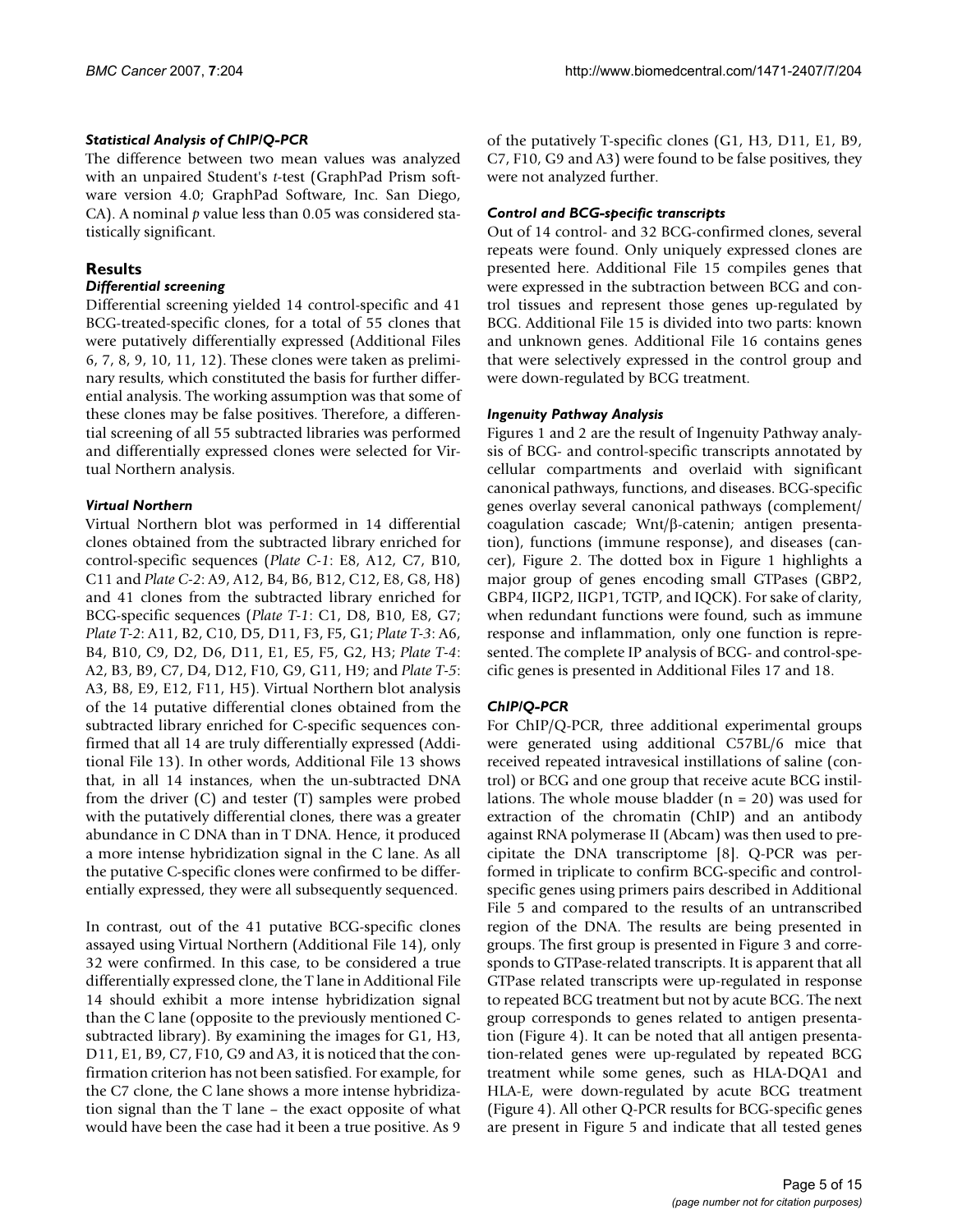

Ingenuity Pathway Analysis of BCG-induced up-regulation of bladder genes.

were up-regulated by repeated but not acute BCG treatment. Regarding control-specific genes, we tested not only UPK3a that was found to be differently expressed in the subtraction of control minus BCG, but also several other members of this family. All members of the uroplakin family tested were significantly expressed in the control mouse bladder when compared to the untranscribed region, whereas repeated BCG treatment down-regulated UPK2 and UPK3a (Figure 6). Another control specific gene (GSTM1) was also confirmed to be down-regulated by both acute and repeated BCG treatment (Figure 7).

Out of twenty SSH-selected transcripts, sixteen were confirmed by ChIP-Q-PCR, and four were not altered or presented an inverse response (Figure 8). This is the case of AQP3 that was found to be a control-specific gene (Figure 2) and CFB a BCG-specific gene (Figure 1) that did not present alterations in Q-PCR values. In addition, GSTA4

and CD9 that were expected to be down-regulated by BCG treatment (Figure 2), presented increased Q-PCR results in response to this treatment (Figure 8).

#### **Discussion**

We used a highly effective method for differential gene analysis, termed suppression subtractive hybridization (SSH), which has been developed for the generation of subtracted cDNA libraries. It is based primarily on suppression PCR and combines normalization and subtraction in a single procedure [36]. The normalization step equalizes the abundance of cDNAs within the target population and the subtraction step excludes the common sequences between the target and driver populations. In a model system, the SSH technique enriched for rare sequences over 1,000-fold in one round of subtractive hybridization [36]. Unlike microarrays, which mainly identify moderate to high abundant genes, leaving for the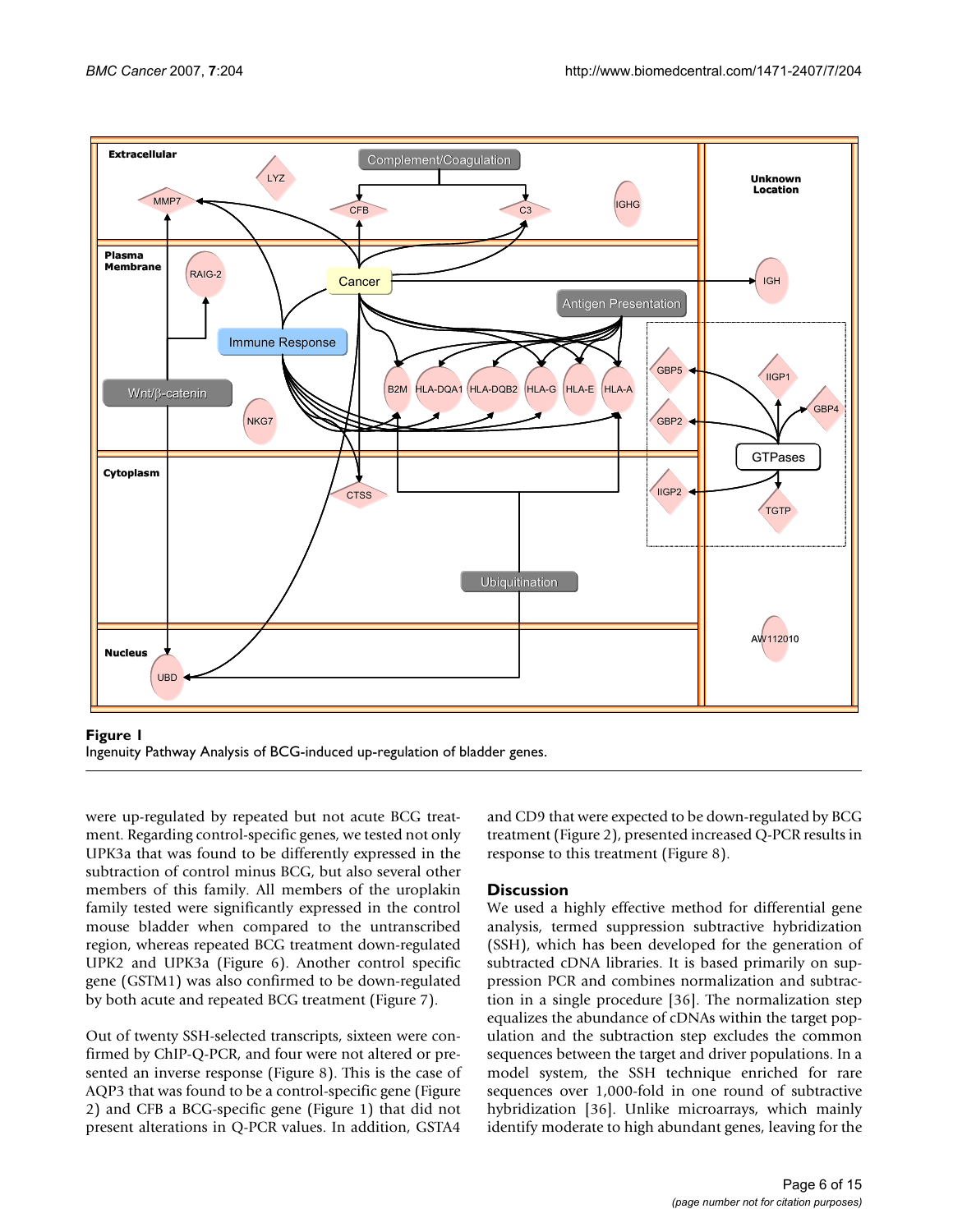

Ingenuity Pathway Analysis of BCG-induced down-regulation of bladder genes.

investigator to set the criteria for differential expression, SSH identifies clones that are differentially expressed at very low levels and subtracts all the transcripts commonly expressed in both samples. It is possible that some of the extremely low-level gene expression is not biologically significant, as it might arise from 'random transcription' [37]. Therefore, we confirmed the differential expression of twenty eight SSH-selected transcripts by *QRT-PCR* and the results were highly correlated.

The rationale for a single time point for SSH, i.e. repeated BCG instillation was to keep the number of variables within a reasonable limit. We understand that using 4 weeks-instillations only may not identify preceding or proceeding events as we indicated previously [38-40]. Therefore, the results of the regulatory network presented here should be viewed as a snapshot of the bladder transcriptome at the point of maximal chronic inflammatory response [8]. In attempt to expand our findings, we used two time points for the Q-PCR, acute and chronic BCG instillation. Nevertheless, we understand that this is limited. In this context, the value of hypothesis generator research is to point out to putative pathways involved in this therapy. However, genes identified as important can now be followed and their function assessed over time by other techniques.

Another limitation of the present methodology is that the mucosal layer contains the urothelial layer and the lamina propria which involves other cell types (fibroblasts, myofibroblasts, etc.) in addition to urothelial cells that may underlie the transcriptomes identified.

In search of a possible pathway that would explain, at least in part, the properties of BCG as the gold standard treatment for bladder cancer, we used a combination of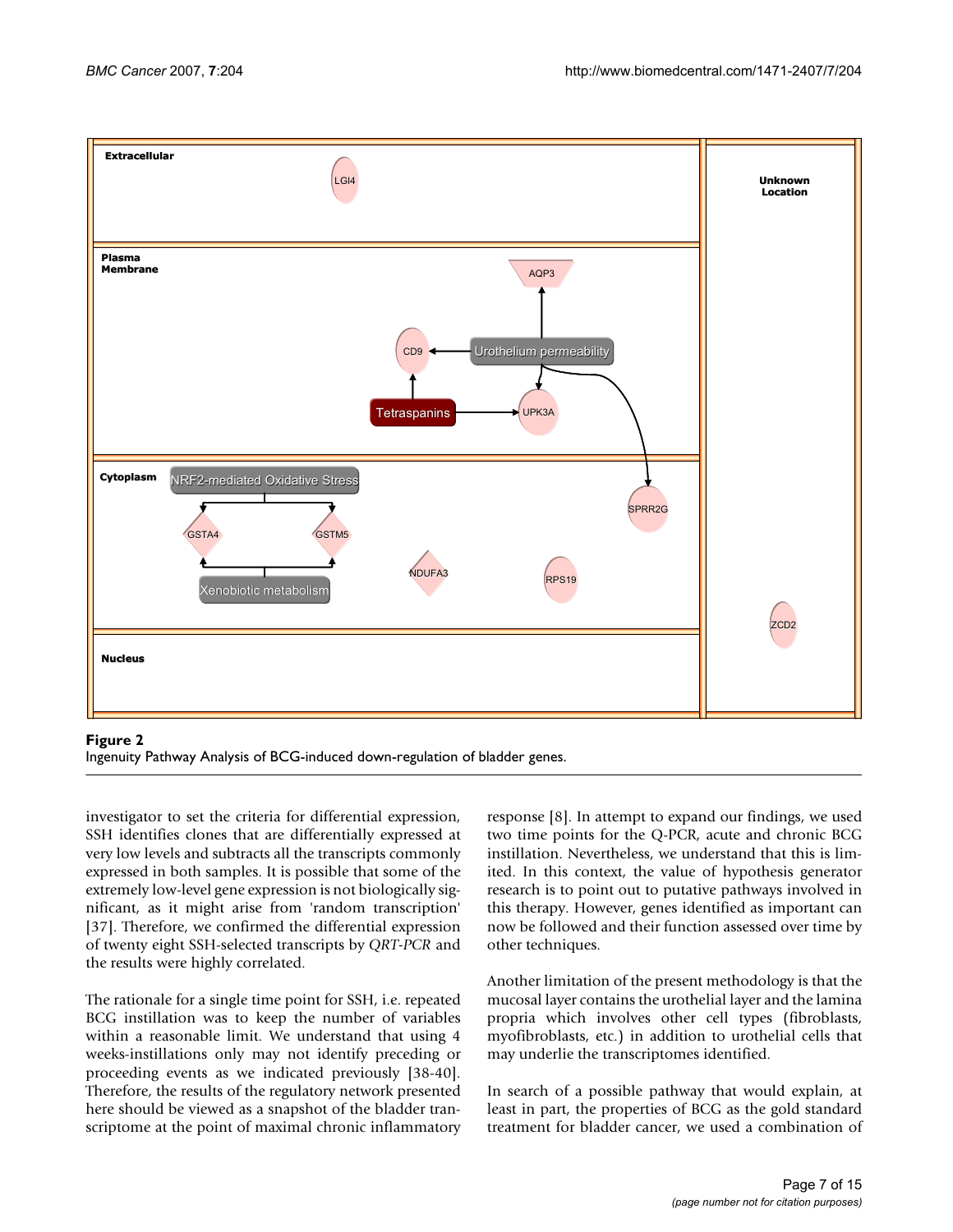

#### Figure 3

**Target validation of small GTPases by ChIP/Q-PCR**. Female C57BL/6J mice (n = 20 per group) were instilled with 200 μl of one of the following substances: BCG (total dose of 1.35 mg) or pyrogen-free saline on days 1, 7, 14, and 21, as described above. Mice were euthanized 24 hours after a single instillation (**BCG acute**) or 7 days after 4 weekly instillations (**Control** and **BCG chronic**). Bladders were exposed briefly to formaldehyde for cross-linking of the proteins and DNA together, followed by sonication to fragment the DNA. An antibody against RNA polymerase II (Abcam) was then used to precipitate the DNA transcriptome that was isolated and then purified. The final ChIP DNAs were then used as templates for Q-PCR reactions using primer pairs specific for each gene of interest (Additional File 5). Q-PCRs were run in triplicate and the averaged Ct values were transferred into copy numbers of DNA using a standard curve of genomic DNA with known copy numbers. The resulting transcription values for each gene were also normalized for primer pair amplification efficiency using the Q-PCR values obtained with input DNA (un-precipitated genomic DNA). Results are presented as "transcription events detected per 1000 cells" for each gene tested. Error bars correspond to standard deviations from the triplicate Q-PCR reactions. Control represents an untranscribed region of the genome. Asterisks indicate a statistical significant increase ( $p < 0.05$ ) between BCG-treated and control and a pound sign indicates a statistical significant decrease (p < 0.05) between BCG-treated and control.

SSH, differential display, and Virtual Northern and discovered three major groups of genes: members of the small GTPase signaling molecules; those involved in antigen presentation (HLAs); and genes down-regulated by BCG, including uroplakin 3a and uroplakin 2. These groups of genes seem to be a specific bladder response to



#### Figure 4

Target validation of antigen presentation related genes by ChIP/Q-PCR (see figure 3 legend).

BCG therapy since they were not represented in the control- and LPS-treated SSHs [25].

Next, we used a combination of ChIP assay and Q-PCR to validate SSH-selected genes. ChIP/Q-PCR has the advantage of using a quantitative PCR method to assess genes of interest in the bladder transcriptome. The ChIP/Q-PCR



#### Figure 5

Target validation of additional BCG-induced genes by ChIP/ Q-PCR (see figure 3 legend).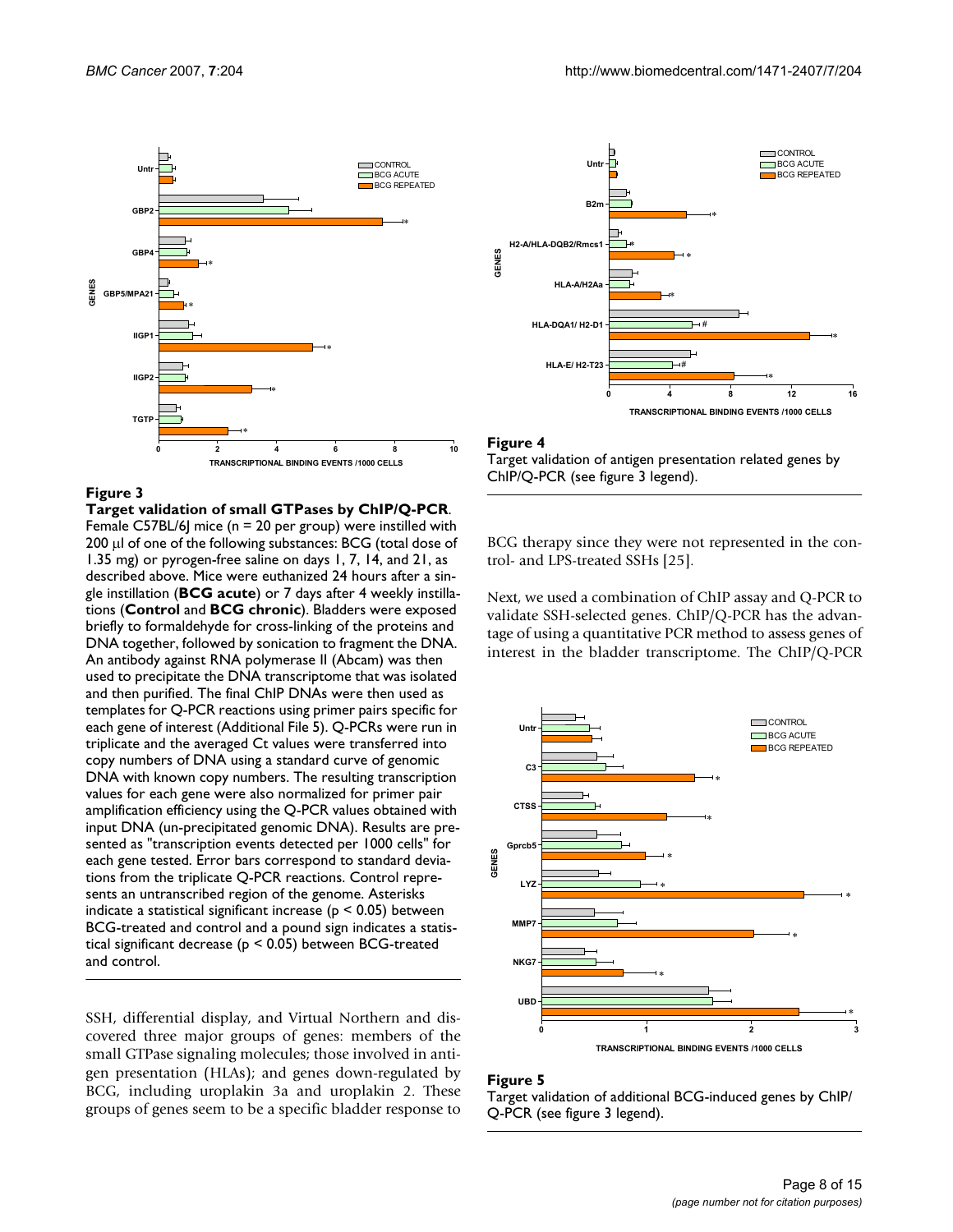

Figure 6

ChIP/Q-PCR of uroplakin genes in control and BCG-treated bladder mucosa (see figure 3 legend).

assay only measures genes that are actively transcribed, in contrast to cDNA array technologies that query RNA accumulation. The disadvantage of the ChIP/Q-PCR method is the amount of chromatin necessary for ChIP, which limits this analysis to the whole bladder and not to the specific mucosal layer that was used to construct the SSH. Nevertheless, 80% of the SSH-selected transcripts were validated by ChIP/Q-PCR and this confirmation success rates com-



Figure 7

ChIP/Q-PCR of GSTM1/GSTM5 in control and BCG-treated bladder mucosa (see figure 3 legend).



Figure 8 ChIP/Q-PCR of SSH-selected genes (see figure 3 legend).

pares favorably with other gene expression studies. Both SSH and ChIP/Q-PCR results have to be taken in the context that migrating inflammatory cells [8], in addition to resident cells, contributed to the measured values. Because our ChIP/Q-PCR results were obtained with whole bladders, it is not clear whether any single network may be operative in a particular cell type. However, this approach can potentially identify previously unrecognized connections among pathways and, therefore, suggests new hypotheses for the mechanistic action of BCG.

It seems that both time and dose of BCG are of essence. Most of the BCG-induced genes were validated by ChIP/ Q-PCR in bladders that received repeated BCG treatment but, with few exceptions, not in the acute group. One of the possible explanations for the need of repeated treatment is based on the findings that BCG replicates poorly and survives within phagosomes [41]. Thus, multiple doses of BCG are necessary to achieve full effect. In addition, it has been suggested that poor replication of BCG may facilitate chronicity by limited generation of Agderived peptides, which in turn leads to reduced antigen presentation by HLA molecules, and causes a substantial delay in the development of acquired immune responses [41]. Indeed, CD8+ T cells that differentiate during infection of mice with BCG undergo only limited activation during the first 7 days of infection. The response peaks during the third week of infection, followed by a protracted and reduced contraction phase [41]. Evidence exists that the delay in generating a rapid primary CD8+ T cell is due to the reduced generation of antigenic load *in*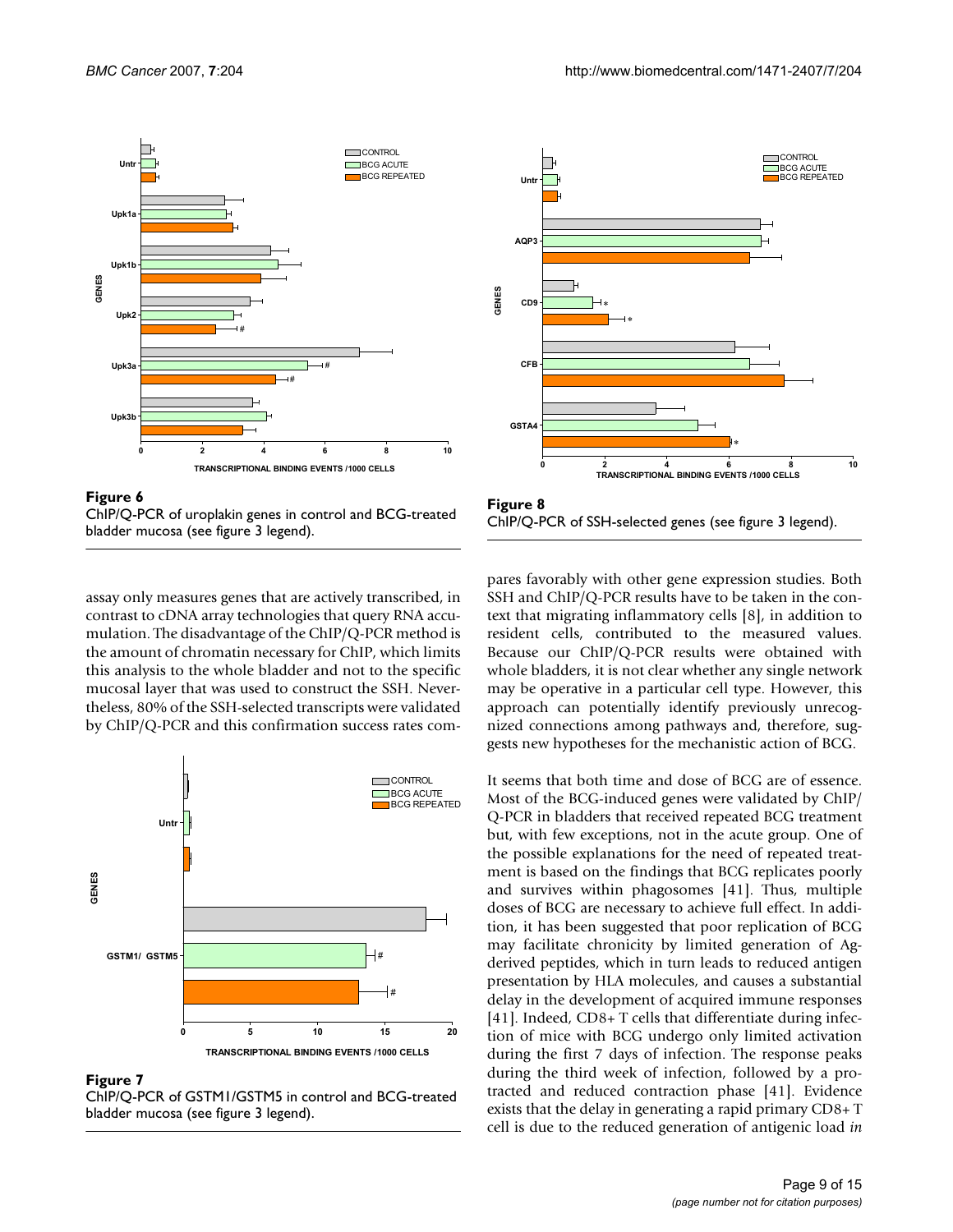*vivo*. In addition, infection of mice with a higher dose of BCG results in rapid priming of CD8+ T cell responses, which occurs 1–2 weeks earlier than with the low dose, and is followed by increased contraction [41]. Thus, for pathogens that display poor *in vivo* growth (such as BCG), the dose of the pathogen can enormously modulate the differentiation of CD8+ T cell response. The main BCGinduced pathways discovered here are involved in host adaptive immune response (HLA) and host mediated pathogen destruction (GTPases). These findings add an additional layer of complexity to the time- and concentration-dependent responses to BCG.

#### *IFN-*γ *– induced GTPases*

We have previously shown that repeated BCG instillation in the mouse bladder leads to a strong cytokine response, including a significant increase in the production of IFNγ and IL-17 proteins and their mRNAs [8]. IL-17 is an important cytokine not only in the early neutrophil-mediated inflammatory response, but also in T cell-mediated IFN-γ productionand granuloma formation in response to pulmonary infection by BCG [42]. The urinary bladder cells respond to interferons secreted during infection by the transcriptional up-regulation of as many as a thousand genes [43]. This remarkable transition prepares cells and organisms for resistance to infection, and many IFNregulated gene products are players in well-understood resistance programs. Strangely, however, many of the most abundantly induced proteins are GTPases whose functions are not well understood [18,43]. The present results indicate that BCG induces up-regulation of several of the small GTPase molecules. At least two of such families are represented in the bladder responses to BCG: the GBPs (GBP1, GBP2, and GBP5[44]) and the p47GTPases (IIGTP1, IIGTP2, TGTP). The Mx family of proteins was not represented in the BCG SSH, but this group of proteins is induced mainly by IFN- $\alpha/\beta$ , rather than IFN-γ [45]. Others have described that the GBPs are the most abundant proteins that accumulate in response to IFN-γ stimulation [18]. Indeed, suppression-subtractive hybridization differential libraries from IFN-γ-stimulated primary mouse embryonic fibroblasts and, from a mouse macrophage cell line, in each case with reference to unstimulated cells, resulted in >35% of the total clones sequenced as representatives of GTPases (65-kDa and 47 kDa families) [46].

The association of p47 GTPases with membranous compartments such as the endoplasmic reticulum and the Golgi, implicate these molecules in intracellular membrane trafficking or processing [47]. The products of these genes are known to coordinate cellular defense against intracellular pathogens such as *Mycobacteria* [17,18], possibly by promoting acidification of the phagosome [48]

and elimination of the intracellular pathogen [49]. The recently identified p47 GTPases are one of the most effective cell-autonomous resistance systems known against intracellular pathogens in the mouse [18,48], and have been shown to be essential for immune control *in vivo* of *Listeria monocytogenes, Toxoplasma gondii*, and *Mycobacterium tuberculosis* (*Mtb*) [20]. In addition, mice lacking LRG-47 failed to control *Mtb* replication [20]. This defective bacterial killing in IFN-γ-activated LRG-47-/- macrophages was associated with impaired maturation of *Mtb*containing phagosome vesicles that otherwise recruited LRG-47 in wild-type cells. Thus, LRG-47 may serve as a critical vacuolar trafficking component used to dispose of intracellular pathogens like *Mtb* [20]. Therefore, it is expected that this group of GTPases may limit the activity and survival of BCG in the mouse bladder. In addition to limiting BCG activity, this group of GTPases is part of the inflammatory response. In particular, human GBP-1 and GBP-2 modulate the endothelial cell responses to inflammatory cytokines [50,51]. The finding that GBP-1 expression is inhibited by potent activators of endothelial cell proliferation such as VEGF and bFGF [52], leads to the hypothesis that GTPases are in the cross-road of inflammation and vascular proliferation. More recently, it has been proposed that GBPs can regulate the anti-angiogenic responses of endothelial cells to inflammatory cytokines [50]. Together, these results indicate that GTPases can limit the viability of BCG and influence its vascular response. To make sense of these findings, we searched for human homologues of GTPases. The human homologues for the GBP family have been described whereas human homologues of the p47 GTPases have not been cloned, although searches of the human genome indicate that they exist [47]. Therefore, there are no reports of p47 GTPases function in humans [53]. Taken together, these results suggest that in the case of BCG vaccine, these GTPases may act as a controlled-release mechanism for the agent infecting the bladder.

## *Antigen presentation (B2M, HLA-A, HLA-DQA1, HLA-DQB2, HLA-E, HLA-G, IGHG, and IGH)*

Another major group of BCG-up-regulated genes encompasses both class I heavy chain (HLA-A, HLA-E, and HLA-G) and class II alpha chain (HLA-DQA1 and HLA-DQB2) paralogues of human lymphocyte antigens (HLA). The class I molecule is a heterodimer consisting of a heavy chain and a light chain (beta-2 microglobulin [B2M]) and is expressed by all nucleated cells. Class I molecules play a central role in the immune system mainly by presenting peptides to class I-restricted CD8+ T cells. Class I-binding peptides are typically derived from the endoplasmic reticulum lumen but also include 'cross-presented' exogenous antigens [54]. The class II molecule is a heterodimer consisting of an alpha (DQA) and a beta chain (DQB), both anchored in the membrane. It plays a central role in the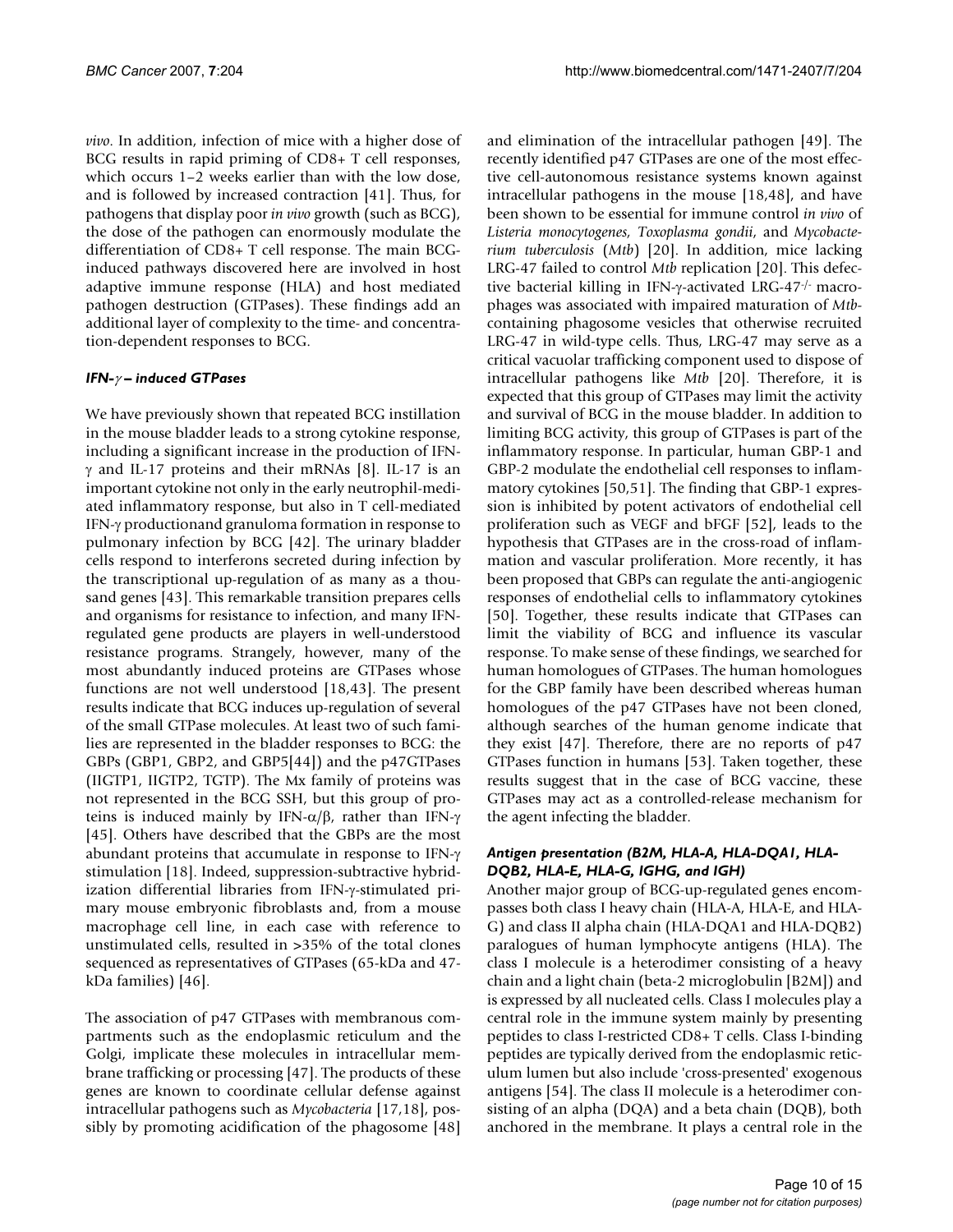immune system by presenting peptides derived from exogenously acquired proteins antigens to class IIrestricted CD4+ T cells. Class II molecules are expressed by 'professional' antigen presenting cells (APC: B Lymphocytes, dendritic cells, macrophages). HLA class I plays a well recognized role in tumor recognition and rejection but important roles for class II have also been indicated in recent years. In particular, this includes 'priming' of cytotoxic class I-restricted T cells in a class II-restricted T celldependent manner [55,56]. Total or selective losses of HLA class I antigens (classified into seven HLA class I altered phenotypes) represent one of the main routes of tumor escape from immune surveillance in several malignancies including bladder cancer [57-60]. A down-regulation of HLA-ABC and beta 2-microglobulin have been reported in microdissected tumor tissue derived from bladder carcinomas [61]. This mechanism may represent a major factor for the down-regulation of HLA class I expression and in the subsequent direct recognition of cancer cells by cytolytic T lymphocytes [61]. This regulatory mechanism is frequently reversible by IFN-γ treatment [61] and contributes significantly to the therapeutic effect of BCG immunotherapy for bladder cancer [62]. Therefore, up-regulation of antigen presentation genes in response to repeated BCG administration is likely contributory to and perhaps necessary for the immune-mediated cytotoxicity of this agent, as well as IFNγ-mediated effects. The BCG-derived stimulus for HLA up-regulation could include pathogen-associated molecular patterns (PAMPS) otherwise known as Toll-Like Receptor (TLR) agonists which drive dendritic cell maturation and therefore HLA up-regulation [63]. Further investigation of these issues in the context of acute versus chronic BCG infection in the bladder is warranted.

#### *Uroplakins*

Our results also show, for the first time, that BCG treatment selectively alters the expression of some of the uroplakins. Uroplakins are a group of integral membrane proteins found exclusively in differentiated mammalian urothelial cells [64-66]. There are four major uroplakins, UPIa, UPIb, II and UPIIIa and one minor uroplakin, UPI-IIb. As the major protein constituents of the apical membrane plaques that cover almost the entire urothelial surface, these proteins play an indispensable role in maintaining the bladder's permeability barrier function. Consistent with this notion, recent experimental work demonstrated that the loss of UPII or UPIIIa in the knockout mice increased the urothelial permeability to water and urea. Damaged urothelial barrier has been associated with non-infectious cystitis, although whether uroplakin loss is involved in such a process remains unknown. Interestingly, some of the uroplakins, particularly UPIa, can serve as the urothelial receptor for type 1-fimbriated E. coli, acting to anchor the bacteria and as the point of entry into the urothelial cells [67-70]. In our current study, we found that UPK2 and UPK3a, two single membrane spanins, but not UPK1a and UPK1b, two tetraspanins, are down-regulated in chronically treated bladders by BCG. This is highly unexpected because all UPKs were previously believed to be expressed coordinately, meaning that they are invariably expressed simultaneously under physiological conditions. Whether down-regulation of UPKs represents a benefit to repeated BCG infection or a host response to reduce infection is currently unknown, but will be an interesting subject to pursue in the future.

#### **Conclusion**

We used the subtraction technique in an attempt to find alterations in the host urothelium and chronically infiltrating host immune cells by subtracting out the control urothelium messages. Thus, we expected to find changes related to (chronic) host immunity, host-pathogen relationships and alterations in the mucosa. Our results indicate that BCG induces both host adaptive immune response (HLA) and host mediated pathogen destruction (GTPases) with a down-regulation of uroplakins. The GTPases appear to be dedicated to the BCG response, since with the exception of GBP2, their resting levels in normal urothelium are negligible (Figure 3). Most of the GTPase genes are downstream of IFN-γ that has been used as an adjuvant treatment for bladder cancer [71-75]. It will be interesting to determine whether the discovered molecules could be a target for increased BCG efficacy or whether the molecules themselves have any anti-tumor activity. It will also be interesting to find out whether some of the uroplakins can serve as the urothelial receptor(s) for BCG and whether their down-regulation reflects an increased internalization of the bacteria-receptor complex from the cell surface into the urothelial cells.

#### **Competing interests**

The author(s) declare that they have no competing interests.

#### **Authors' contributions**

MRS participated in its design, carried out the animal experiments, removed the tissues, extracted the RNA, performed suppression subtractive hybridizations, and performed sequence alignments; HLH participated in the design of the study regarding SSHs and target validation; CS treated the animals with BCG; CAD was responsible for the animal husbandry; MLL consulted RS regarding HLA, NADPH, and helped drafting the manuscript; MAI participated in the experimental design and helped drafting this manuscript; MAO consulted RS regarding clinical implications of BCG treatment, data interpretation, and helped drafting the manuscript; W-RW consulted RS regarding uroplakins, data interpretation, and helped drafting the manuscript. RS conceived of the study, devel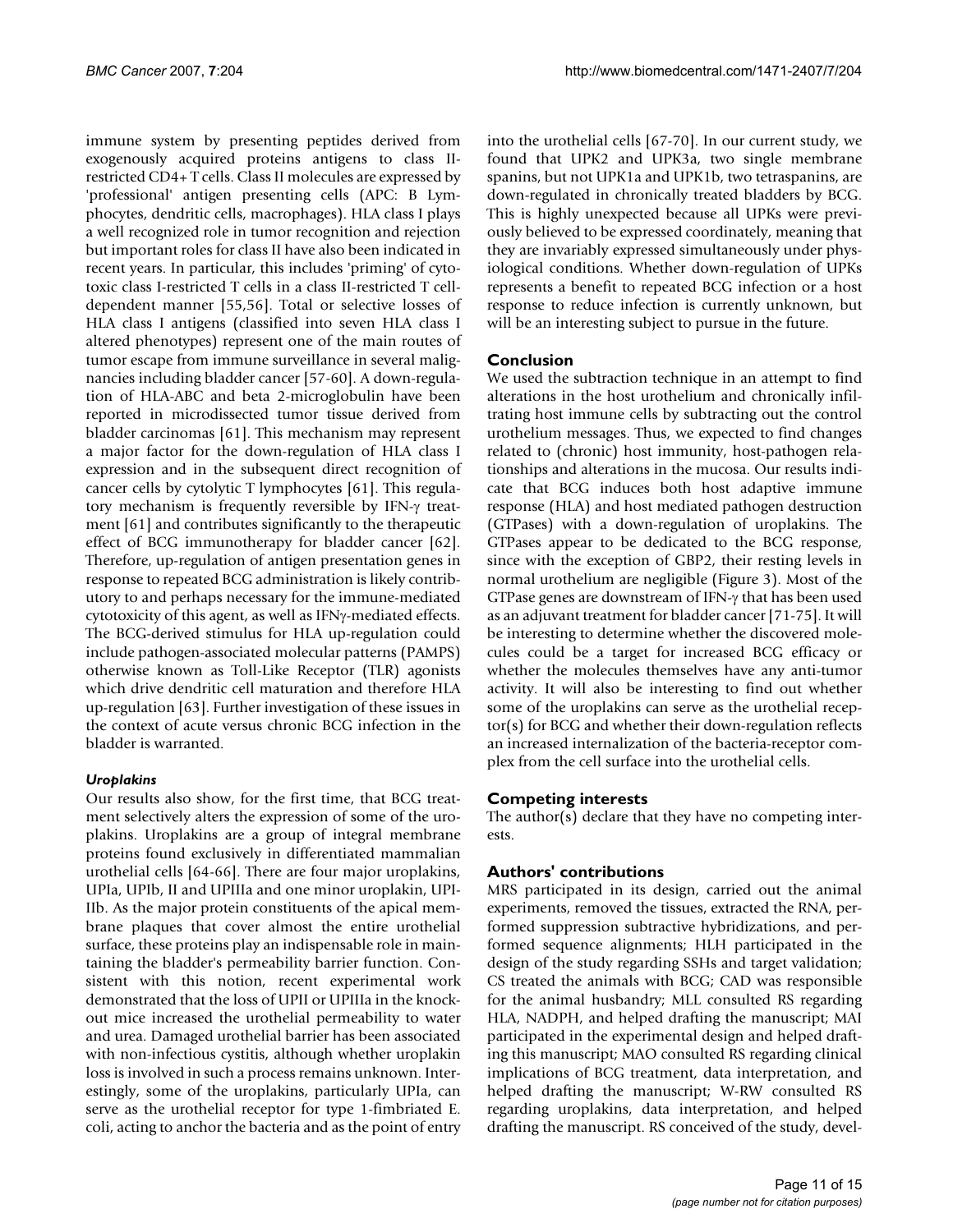oped annotation and *in silico* analysis, and drafted the manuscript.

# **Additional material**

# **Additional file 1**

*Agarose gel electrophoresis of RNA samples. C = saline-treated and T=BCG-treated.* Click here for file [\[http://www.biomedcentral.com/content/supplementary/1471-](http://www.biomedcentral.com/content/supplementary/1471-2407-7-204-S1.pdf) 2407-7-204-S1.pdf]

# **Additional file 2**

*Agarose gel electrophoresis of ds cDNA synthesis and* Rsa I *digestion. Lane 1-SMART-amplified C cDNA (driver); Lane 2-SMART-amplified T cDNA (tester); Lane 3-*Rsa I *digested C cDNA; and Lane 4-*Rsa I *digested T cDNA M = 1 kb DNA size markers.* Click here for file [\[http://www.biomedcentral.com/content/supplementary/1471-](http://www.biomedcentral.com/content/supplementary/1471-2407-7-204-S2.pdf)

**Additional file 3**

2407-7-204-S2.pdf]

*Table 1 Oligonucleotides used* Click here for file [\[http://www.biomedcentral.com/content/supplementary/1471-](http://www.biomedcentral.com/content/supplementary/1471-2407-7-204-S3.pdf) 2407-7-204-S3.pdf]

# **Additional file 4**

*Agarose gel electrophoresis of primary and secondary PCR products. Lane M = 1 kb DNA size markers, Lane 1 = primary PCR of C subtracted cDNA; Lane 2 = primary PCR of T subtracted cDNA; Lane 3 = secondary PCR of C subtracted cDNA; Lane 4 = secondary PCR of T subtracted cDNA; Lane 5 = unsubtracted C cDNA; and Lane 6 = unsubtracted T cDNA.* Click here for file

[\[http://www.biomedcentral.com/content/supplementary/1471-](http://www.biomedcentral.com/content/supplementary/1471-2407-7-204-S4.pdf) 2407-7-204-S4.pdf]

# **Additional file 5**

*Table 2. QOCR Primers* Click here for file [\[http://www.biomedcentral.com/content/supplementary/1471-](http://www.biomedcentral.com/content/supplementary/1471-2407-7-204-S5.pdf) 2407-7-204-S5.pdf]

# **Additional file 6**

*Differential screening of plate C-1 from C (driver) subtracted library was subjected to differential screening using driver-specific (A) and tester-specific (B) subtracted probes.* Click here for file [\[http://www.biomedcentral.com/content/supplementary/1471-](http://www.biomedcentral.com/content/supplementary/1471-2407-7-204-S6.pdf) 2407-7-204-S6.pdf]

# **Additional file 7**

*Differential screening of plate C-2 from C (driver) subtracted library was subjected to differential screening using driver-specific (A) and tester-specific (B) subtracted probes.* Click here for file [\[http://www.biomedcentral.com/content/supplementary/1471-](http://www.biomedcentral.com/content/supplementary/1471-2407-7-204-S7.pdf) 2407-7-204-S7.pdf]

# **Additional file 8**

*Differential screening of plate T-1 from T (tester) subtracted library was subjected to differential screening using driver-specific (A) and tester-specific (B) subtracted probes.* Click here for file

[\[http://www.biomedcentral.com/content/supplementary/1471-](http://www.biomedcentral.com/content/supplementary/1471-2407-7-204-S8.pdf) 2407-7-204-S8.pdf]

# **Additional file 9**

*Differential screening of plate T-2 from T (tester) subtracted library was subjected to differential screening using driver-specific (A) and tester-specific (B) subtracted probes.* Click here for file [\[http://www.biomedcentral.com/content/supplementary/1471-](http://www.biomedcentral.com/content/supplementary/1471-2407-7-204-S9.pdf) 2407-7-204-S9.pdf]

# **Additional file 10**

*Differential screening of plate T-3 from T (tester) subtracted library was subjected to differential screening using driver-specific (A) and tester-specific (B) subtracted probes.* Click here for file [\[http://www.biomedcentral.com/content/supplementary/1471-](http://www.biomedcentral.com/content/supplementary/1471-2407-7-204-S10.pdf) 2407-7-204-S10.pdf]

# **Additional file 11**

*Differential screening of plate T-4 from T (tester) subtracted library was subjected to differential screening using driver-specific (A) and tester-specific (B) subtracted probes.* Click here for file [\[http://www.biomedcentral.com/content/supplementary/1471-](http://www.biomedcentral.com/content/supplementary/1471-2407-7-204-S11.pdf) 2407-7-204-S11.pdf]

# **Additional file 12**

*Differential screening of plate T-5 from T (tester) subtracted library was subjected to differential screening using driver-specific (A) and tester-specific (B) subtracted probes.* Click here for file [\[http://www.biomedcentral.com/content/supplementary/1471-](http://www.biomedcentral.com/content/supplementary/1471-2407-7-204-S12.pdf) 2407-7-204-S12.pdf]

# **Additional file 13**

*Virtual Northern blot analysis of differential clones obtained from control bladder (C) subtracted library. A = Plate C-1 and B = Plate C-2* Click here for file [\[http://www.biomedcentral.com/content/supplementary/1471-](http://www.biomedcentral.com/content/supplementary/1471-2407-7-204-S13.pdf) 2407-7-204-S13.pdf]

# **Additional file 14**

*Virtual Northern blot analysis of differential clones obtained from BCGtreated bladder (T) subtracted library.*  $A = Plate T-1$ ;  $B = Plate T-2$ ;  $C =$ *Plate T-3; D = Plate T-4; and E = Plate T-5.* Click here for file [\[http://www.biomedcentral.com/content/supplementary/1471-](http://www.biomedcentral.com/content/supplementary/1471-2407-7-204-S14.pdf) 2407-7-204-S14.pdf]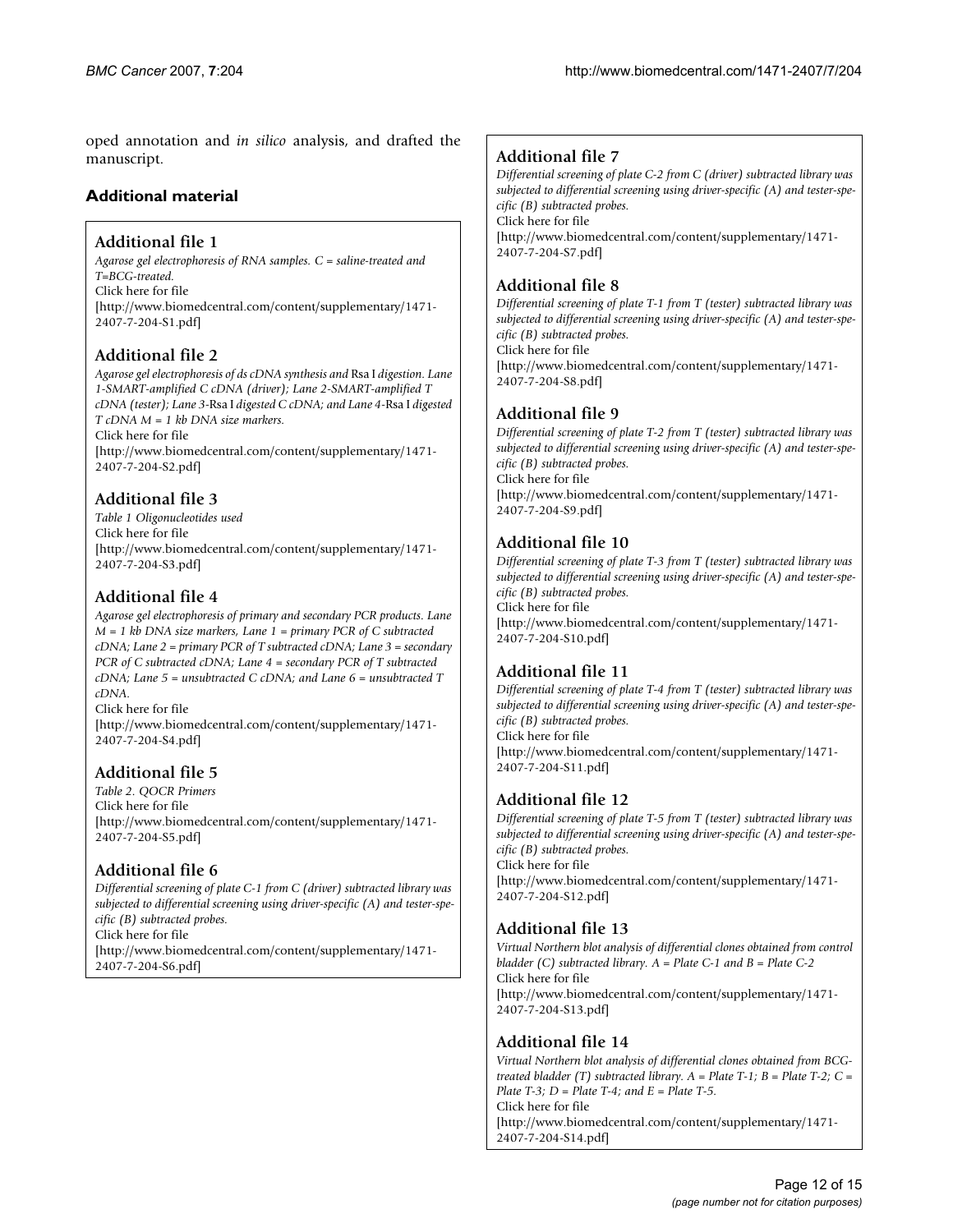#### **Additional file 15**

*Table 3. Genes up-regulated by BCG* Click here for file [\[http://www.biomedcentral.com/content/supplementary/1471-](http://www.biomedcentral.com/content/supplementary/1471-2407-7-204-S15.pdf) 2407-7-204-S15.pdf]

#### **Additional file 16**

*Table 4. Genes down-regulated by BCG.* Click here for file [\[http://www.biomedcentral.com/content/supplementary/1471-](http://www.biomedcentral.com/content/supplementary/1471-2407-7-204-S16.pdf) 2407-7-204-S16.pdf]

## **Additional file 17**

*Table 5. Ingenuity Summary BCG.* Click here for file [\[http://www.biomedcentral.com/content/supplementary/1471-](http://www.biomedcentral.com/content/supplementary/1471-2407-7-204-S17.pdf) 2407-7-204-S17.pdf]

## **Additional file 18**

*Table 6. Ingenuity Summary Control.* Click here for file [\[http://www.biomedcentral.com/content/supplementary/1471-](http://www.biomedcentral.com/content/supplementary/1471-2407-7-204-S18.pdf) 2407-7-204-S18.pdf]

#### **Acknowledgements**

This research was supported by National Institutes of Health grants 5 R01 DK066101-02 (RS) and 5 R01 DK055828-05 (RS).

#### **References**

- Peters KM, Diokno AC, Steinert BW: [Preliminary study on uri](http://www.ncbi.nlm.nih.gov/entrez/query.fcgi?cmd=Retrieve&db=PubMed&dopt=Abstract&list_uids=10475352)**[nary cytokine levels in interstitial cystitis: does intravesical](http://www.ncbi.nlm.nih.gov/entrez/query.fcgi?cmd=Retrieve&db=PubMed&dopt=Abstract&list_uids=10475352) bacille Calmette-Guerin treat interstitial cystitis by altering [the immune profile in the bladder?](http://www.ncbi.nlm.nih.gov/entrez/query.fcgi?cmd=Retrieve&db=PubMed&dopt=Abstract&list_uids=10475352)** *Urology* 1999, **54(3):**450-453.
- 2. Huben RP: **[Intravesical chemotherapy versus immunotherapy](http://www.ncbi.nlm.nih.gov/entrez/query.fcgi?cmd=Retrieve&db=PubMed&dopt=Abstract&list_uids=8727806) [for superficial bladder cancer.](http://www.ncbi.nlm.nih.gov/entrez/query.fcgi?cmd=Retrieve&db=PubMed&dopt=Abstract&list_uids=8727806)** *Semin Urol Oncol* 1996, **14(1 Suppl 1):**17-22.
- 3. Alexandroff AB, Jackson AM, O'Donnell MA, James K: **[BCG immu](http://www.ncbi.nlm.nih.gov/entrez/query.fcgi?cmd=Retrieve&db=PubMed&dopt=Abstract&list_uids=10335805)[notherapy of bladder cancer: 20 years on.](http://www.ncbi.nlm.nih.gov/entrez/query.fcgi?cmd=Retrieve&db=PubMed&dopt=Abstract&list_uids=10335805)** *Lancet* 1999, **353(9165):**1689-1694.
- 4. De Jager R, Guinan P, Lamm D, Khanna O, Brosman S, De Kernion J, Williams R, Richardson C, Muenz L, Reitsma D, Hanna MG: **[Long](http://www.ncbi.nlm.nih.gov/entrez/query.fcgi?cmd=Retrieve&db=PubMed&dopt=Abstract&list_uids=1836081)[term complete remission in bladder carcinoma in situ with](http://www.ncbi.nlm.nih.gov/entrez/query.fcgi?cmd=Retrieve&db=PubMed&dopt=Abstract&list_uids=1836081) intravesical TICE bacillus Calmette Guerin. Overview analy[sis of six phase II clinical trials.](http://www.ncbi.nlm.nih.gov/entrez/query.fcgi?cmd=Retrieve&db=PubMed&dopt=Abstract&list_uids=1836081)** *Urology* 1991, **38(6):**507-513.
- 5. Grossman HB: **[Superficial bladder cancer: decreasing the risk](http://www.ncbi.nlm.nih.gov/entrez/query.fcgi?cmd=Retrieve&db=PubMed&dopt=Abstract&list_uids=8953583) [of recurrence.](http://www.ncbi.nlm.nih.gov/entrez/query.fcgi?cmd=Retrieve&db=PubMed&dopt=Abstract&list_uids=8953583)** *Oncology (Williston Park)* 1996, **10(11):**1617-1624. discussion 1624, 1627–1618
- 6. Mitropoulos DN: **[Novel insights into the mechanism of action](http://www.ncbi.nlm.nih.gov/entrez/query.fcgi?cmd=Retrieve&db=PubMed&dopt=Abstract&list_uids=15875784)** [of intravesical immunomodulators.](http://www.ncbi.nlm.nih.gov/entrez/query.fcgi?cmd=Retrieve&db=PubMed&dopt=Abstract&list_uids=15875784) **19(3):**611-621.
- 7. Abadie V, Badell E, Douillard P, Ensergueix D, Leenen PJ, Tanguy M, Fiette L, Saeland S, Gicquel B, Winter N: **[Neutrophils rapidly](http://www.ncbi.nlm.nih.gov/entrez/query.fcgi?cmd=Retrieve&db=PubMed&dopt=Abstract&list_uids=15886329) [migrate via lymphatics after Mycobacterium bovis BCG](http://www.ncbi.nlm.nih.gov/entrez/query.fcgi?cmd=Retrieve&db=PubMed&dopt=Abstract&list_uids=15886329) intradermal vaccination and shuttle live bacilli to the drain[ing lymph nodes.](http://www.ncbi.nlm.nih.gov/entrez/query.fcgi?cmd=Retrieve&db=PubMed&dopt=Abstract&list_uids=15886329)** *Blood* 2005, **106(5):**1843-1850.
- Saban MR, Simpson C, Davis CA, Wallis G, Knowlton N, Frank MB, Centola M, Gallucci RM, Saban R: **[Discriminators of mouse blad](http://www.ncbi.nlm.nih.gov/entrez/query.fcgi?cmd=Retrieve&db=PubMed&dopt=Abstract&list_uids=17506885)[der response to intravesical Bacillus Calmette-Guerin](http://www.ncbi.nlm.nih.gov/entrez/query.fcgi?cmd=Retrieve&db=PubMed&dopt=Abstract&list_uids=17506885) [\(BCG\).](http://www.ncbi.nlm.nih.gov/entrez/query.fcgi?cmd=Retrieve&db=PubMed&dopt=Abstract&list_uids=17506885)** *BMC Immunol* 2007, **8():**6.
- 9. Bevers RF, Kurth KH, Schamhart DH: **[Role of urothelial cells in](http://www.ncbi.nlm.nih.gov/entrez/query.fcgi?cmd=Retrieve&db=PubMed&dopt=Abstract&list_uids=15266312) [BCG immunotherapy for superficial bladder cancer.](http://www.ncbi.nlm.nih.gov/entrez/query.fcgi?cmd=Retrieve&db=PubMed&dopt=Abstract&list_uids=15266312)** *Br J Cancer* 2004, **91(4):**607-612.
- 10. Schamhart DH, Kurth KH, de Reijke TM, Vleeming R: **[BCG treat](http://www.ncbi.nlm.nih.gov/entrez/query.fcgi?cmd=Retrieve&db=PubMed&dopt=Abstract&list_uids=1615581)[ment and the importance of an inflammatory response.](http://www.ncbi.nlm.nih.gov/entrez/query.fcgi?cmd=Retrieve&db=PubMed&dopt=Abstract&list_uids=1615581)** *Urol Res* 1992, **20(3):**199-203.
- 11. Zhang G, Chen F, Xu Y, Cao Y, Crist S, McKerrow A, Iwamoto Y, See WA: **[Autocrine over expression of fibronectin by human](http://www.ncbi.nlm.nih.gov/entrez/query.fcgi?cmd=Retrieve&db=PubMed&dopt=Abstract&list_uids=15371878) [transitional carcinoma cells impairs bacillus Calmette-](http://www.ncbi.nlm.nih.gov/entrez/query.fcgi?cmd=Retrieve&db=PubMed&dopt=Abstract&list_uids=15371878)[Guerin adherence and signaling.](http://www.ncbi.nlm.nih.gov/entrez/query.fcgi?cmd=Retrieve&db=PubMed&dopt=Abstract&list_uids=15371878)** *J Urol* 2004, **172(4 Pt 1):**1496-1500.
- 12. Atkins H, Davies BR, Kirby JA, Kelly JD: **[Polarisation of a T-helper](http://www.ncbi.nlm.nih.gov/entrez/query.fcgi?cmd=Retrieve&db=PubMed&dopt=Abstract&list_uids=14676812) [cell immune response by activation of dendritic cells with](http://www.ncbi.nlm.nih.gov/entrez/query.fcgi?cmd=Retrieve&db=PubMed&dopt=Abstract&list_uids=14676812) CpG-containing oligonucleotides: a potential therapeutic [regime for bladder cancer immunotherapy.](http://www.ncbi.nlm.nih.gov/entrez/query.fcgi?cmd=Retrieve&db=PubMed&dopt=Abstract&list_uids=14676812)** *Br J Cancer* 2003, **89(12):**2312-2319.
- 13. Akazawa T, Masuda H, Saeki Y, Matsumoto M, Takeda K, Tsujimura K, Kuzushima K, Takahashi T, Azuma I, Akira S, Toyoshima K, Seya T: **[Adjuvant-mediated tumor regression and tumor-specific](http://www.ncbi.nlm.nih.gov/entrez/query.fcgi?cmd=Retrieve&db=PubMed&dopt=Abstract&list_uids=14744795) cytotoxic response are impaired in MyD88-deficient mice.** *Cancer Res* 2004, **64(2):**757-764.
- 14. Li X, Gong ZY, Li H, Wei Q, Shi M, Yang YR: **[\[Study on Toll-like](http://www.ncbi.nlm.nih.gov/entrez/query.fcgi?cmd=Retrieve&db=PubMed&dopt=Abstract&list_uids=15062066) [receptors expression and cytokine production induced by](http://www.ncbi.nlm.nih.gov/entrez/query.fcgi?cmd=Retrieve&db=PubMed&dopt=Abstract&list_uids=15062066) bacillus Calmette-Guerin in human bladder cancer cell].** *Zhonghua wai ke za zhi [Chinese journal of surgery]* 2004, **42(3):**177-181.
- 15. Patard JJ, Guille F, Lobel B, Abbou CC, Chopin D: **[\[Current state](http://www.ncbi.nlm.nih.gov/entrez/query.fcgi?cmd=Retrieve&db=PubMed&dopt=Abstract&list_uids=9689679) [of knowledge concerning the mechanisms of action of BCG\].](http://www.ncbi.nlm.nih.gov/entrez/query.fcgi?cmd=Retrieve&db=PubMed&dopt=Abstract&list_uids=9689679)** *Prog Urol* 1998, **8(3):**415-421.
- 16. Moreau M, Lestage J, Verrier D, Mormede C, Kelley KW, Dantzer R, Castanon N: **[Bacille Calmette-Guerin inoculation induces](http://www.ncbi.nlm.nih.gov/entrez/query.fcgi?cmd=Retrieve&db=PubMed&dopt=Abstract&list_uids=15995970) [chronic activation of peripheral and brain indoleamine 2,3](http://www.ncbi.nlm.nih.gov/entrez/query.fcgi?cmd=Retrieve&db=PubMed&dopt=Abstract&list_uids=15995970) [dioxygenase in mice.](http://www.ncbi.nlm.nih.gov/entrez/query.fcgi?cmd=Retrieve&db=PubMed&dopt=Abstract&list_uids=15995970)** *J Infect Dis* 2005, **192(3):**537-544.
- Bellamy R, Ruwende C, Corrah T, McAdam KP, Whittle HC, Hill AV: **[Variations in the NRAMP1 gene and susceptibility to tuber](http://www.ncbi.nlm.nih.gov/entrez/query.fcgi?cmd=Retrieve&db=PubMed&dopt=Abstract&list_uids=9486992)[culosis in West Africans.](http://www.ncbi.nlm.nih.gov/entrez/query.fcgi?cmd=Retrieve&db=PubMed&dopt=Abstract&list_uids=9486992)** *N Engl J Med* 1998, **338(10):**640-644.
- 18. Taylor GA, Feng CG, Sher A: **[p47 GTPases: regulators of immu](http://www.ncbi.nlm.nih.gov/entrez/query.fcgi?cmd=Retrieve&db=PubMed&dopt=Abstract&list_uids=15040583)[nity to intracellular pathogens.](http://www.ncbi.nlm.nih.gov/entrez/query.fcgi?cmd=Retrieve&db=PubMed&dopt=Abstract&list_uids=15040583)** *Nat Rev Immunol* 2004, **4(2):**100-109.
- 19. Segal AW: **[How neutrophils kill microbes.](http://www.ncbi.nlm.nih.gov/entrez/query.fcgi?cmd=Retrieve&db=PubMed&dopt=Abstract&list_uids=15771570)** *Annu Rev Immunol* 2005, **23:**197-223.
- 20. MacMicking JD, Taylor GA, McKinney JD: **[Immune control of](http://www.ncbi.nlm.nih.gov/entrez/query.fcgi?cmd=Retrieve&db=PubMed&dopt=Abstract&list_uids=14576437) [tuberculosis by IFN-gamma-inducible LRG-47.](http://www.ncbi.nlm.nih.gov/entrez/query.fcgi?cmd=Retrieve&db=PubMed&dopt=Abstract&list_uids=14576437)** *Science* 2003, **302(5645):**654-659.
- 21. Decobert M, Larue H, Bergeron A, Harel F, Pfister C, Rousseau F, Lacombe L, Fradet Y: **[Polymorphisms of the human NRAMP1](http://www.ncbi.nlm.nih.gov/entrez/query.fcgi?cmd=Retrieve&db=PubMed&dopt=Abstract&list_uids=16516037) [gene are associated with response to bacillus Calmette-](http://www.ncbi.nlm.nih.gov/entrez/query.fcgi?cmd=Retrieve&db=PubMed&dopt=Abstract&list_uids=16516037)[Guerin immunotherapy for superficial bladder cancer.](http://www.ncbi.nlm.nih.gov/entrez/query.fcgi?cmd=Retrieve&db=PubMed&dopt=Abstract&list_uids=16516037)** *J Urol* 2006, **175(4):**1506-1511.
- 22. O'Donnell M: **[Entrez into the immunogenetics of superficial](http://www.ncbi.nlm.nih.gov/entrez/query.fcgi?cmd=Retrieve&db=PubMed&dopt=Abstract&list_uids=16515958) [bladder cancer response to bacillus Calmette-Guerin.](http://www.ncbi.nlm.nih.gov/entrez/query.fcgi?cmd=Retrieve&db=PubMed&dopt=Abstract&list_uids=16515958)** *J Urol* 2006, **175(4):**1197-1198.
- 23. Kadhim SA, Chin JL, Batislam E, Karlik SJ, Garcia B, Skamene E: **[Genetically regulated response to intravesical bacillus Cal](http://www.ncbi.nlm.nih.gov/entrez/query.fcgi?cmd=Retrieve&db=PubMed&dopt=Abstract&list_uids=9224385)mette Guerin immunotherapy of orthotopic murine bladder [tumor.](http://www.ncbi.nlm.nih.gov/entrez/query.fcgi?cmd=Retrieve&db=PubMed&dopt=Abstract&list_uids=9224385)** *J Urol* 1997, **158(2):**646-652.
- 24. Vidal SM, Pinner E, Lepage P, Gauthier S, Gros P: **[Natural resist](http://www.ncbi.nlm.nih.gov/entrez/query.fcgi?cmd=Retrieve&db=PubMed&dopt=Abstract&list_uids=8871656)[ance to intracellular infections: Nramp1 encodes a mem](http://www.ncbi.nlm.nih.gov/entrez/query.fcgi?cmd=Retrieve&db=PubMed&dopt=Abstract&list_uids=8871656)brane phosphoglycoprotein absent in macrophages from [susceptible \(Nramp1 D169\) mouse strains.](http://www.ncbi.nlm.nih.gov/entrez/query.fcgi?cmd=Retrieve&db=PubMed&dopt=Abstract&list_uids=8871656)** *J Immunol* 1996, **157(8):**3559-3568.
- Saban MR, Hellmich HL, Turner M, Nguyen NB, Vadigepalli R, Dyer DW, Hurst RE, Centola M, Saban R: **[The inflammatory and nor](http://www.ncbi.nlm.nih.gov/entrez/query.fcgi?cmd=Retrieve&db=PubMed&dopt=Abstract&list_uids=16420690)[mal transcriptome of mouse bladder detrusor and mucosa.](http://www.ncbi.nlm.nih.gov/entrez/query.fcgi?cmd=Retrieve&db=PubMed&dopt=Abstract&list_uids=16420690)**
- *BMC Physiol* 2006, **6(1):**1. 26. **Clontech Smart PCR** [[http://www.clontech.com/support/manu](http://www.clontech.com/support/manuals.asp) [als.asp\]](http://www.clontech.com/support/manuals.asp)
- 27. **BLAST** [[http://www.ncbi.nlm.nih.gov/blast\]](http://www.ncbi.nlm.nih.gov/blast)
- 28. **Ingenuity Systems** [[http://www.ingenuity.com\]](http://www.ingenuity.com)
- 29. Lee SJ, Ways JA, Barbato JC, Essig D, Pettee K, DeRaedt SJ, Yang S, Weaver DA, Koch LG, Cicila GT: **[Gene expression profiling of](http://www.ncbi.nlm.nih.gov/entrez/query.fcgi?cmd=Retrieve&db=PubMed&dopt=Abstract&list_uids=16033863) [the left ventricles in a rat model of intrinsic aerobic running](http://www.ncbi.nlm.nih.gov/entrez/query.fcgi?cmd=Retrieve&db=PubMed&dopt=Abstract&list_uids=16033863) [capacity.](http://www.ncbi.nlm.nih.gov/entrez/query.fcgi?cmd=Retrieve&db=PubMed&dopt=Abstract&list_uids=16033863)** *Physiol Genomics* 2005, **23(1):**62-71.
- 30. Calvano SE, Xiao W, Richards DR, Felciano RM, Baker HV, Cho RJ, Chen RO, Brownstein BH, Cobb JP, Tschoeke SK, Miller-Graziano C, Moldawer LL, Mindrinos MN, Davis RW, Tompkins RG, Lowry SF: **[A](http://www.ncbi.nlm.nih.gov/entrez/query.fcgi?cmd=Retrieve&db=PubMed&dopt=Abstract&list_uids=16136080) [network-based analysis of systemic inflammation in humans.](http://www.ncbi.nlm.nih.gov/entrez/query.fcgi?cmd=Retrieve&db=PubMed&dopt=Abstract&list_uids=16136080)** *Nature* 2005, **437(7061):**1032-1037.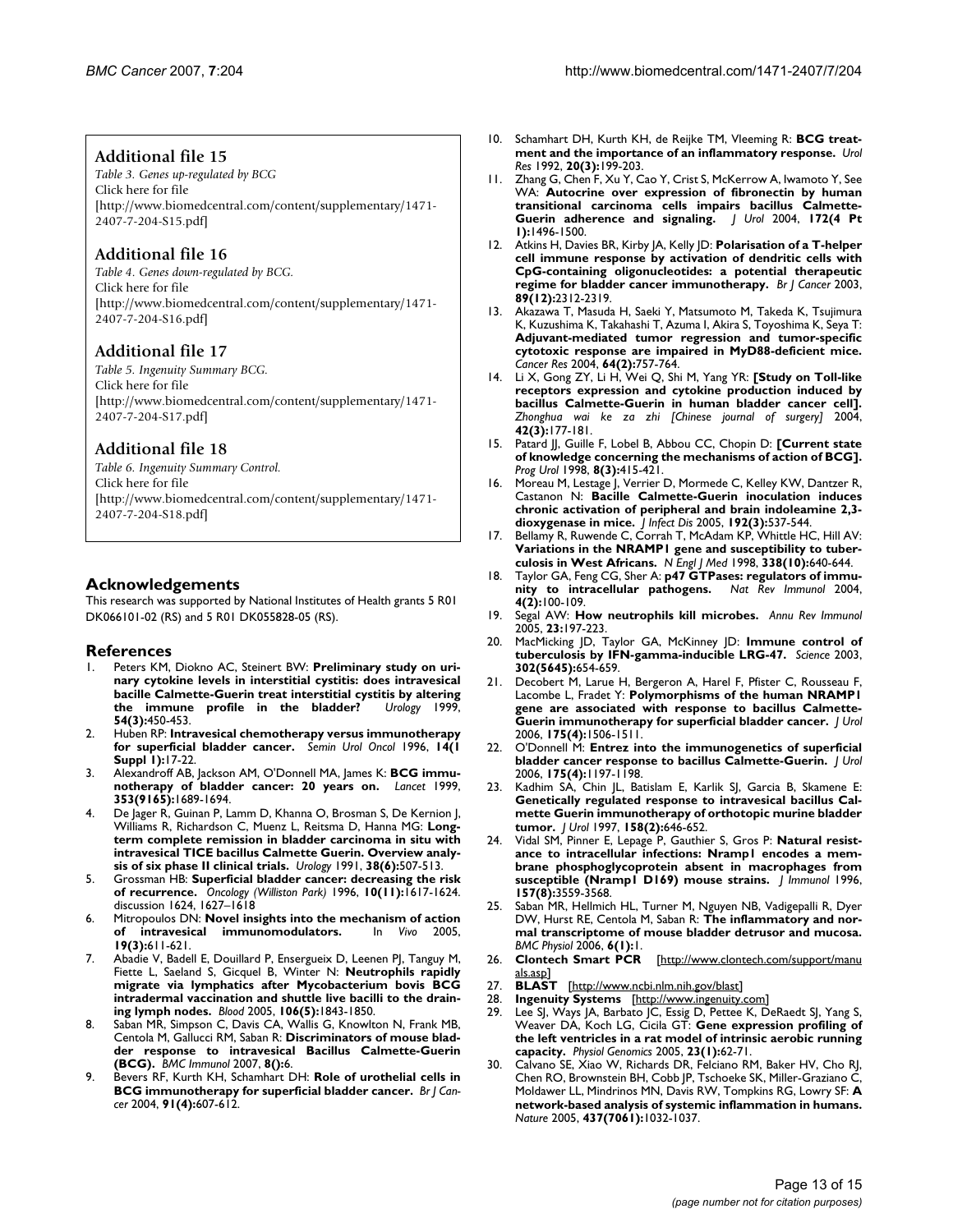- 31. Saban R, D'Andrea MR, Andrade-Gordon P, Derian C, Dozmorov I, Ihnat MA, Hurst RE, Simpson C, Saban MR: **Regulatory Network of Inflammation Downstream Proteinase-Activated Receptors.** *BMC Physiol* 2007, **7(3):**.
- 32. Saban R, Simpson C, Davis CA, Dozmorov I, Maier J, Fowler B, Ihnat MA, Hurst RE, Wershil BK, Saban MR: **Transcription factor network downstream of protease activated receptors (PARs) modulating mouse bladder inflammation.** *BCM Immunology* 2007, **8:**17.
- Genpathway [\[http://www.genpathway.com\]](http://www.genpathway.com)
- 34. Labhart P, Karmakar S, Salicru EM, Egan BS, Alexiadis V, O'Malley BW, Smith CL: **[Identification of target genes in breast cancer cells](http://www.ncbi.nlm.nih.gov/entrez/query.fcgi?cmd=Retrieve&db=PubMed&dopt=Abstract&list_uids=15677324) [directly regulated by the SRC-3/AIB1 coactivator.](http://www.ncbi.nlm.nih.gov/entrez/query.fcgi?cmd=Retrieve&db=PubMed&dopt=Abstract&list_uids=15677324)** *Proc Natl Acad Sci USA* 2005, **102(5):**1339-1344.
- 35. [\[http://frodo.wi.mit.edu/cgi-bin/primer3/primer3\\_www.cgi](http://frodo.wi.mit.edu/cgi-bin/primer3/primer3_www.cgi)].
- 36. Diatchenko L, Lau Y-FC, Campbell AP, Chenchik A, Moqadam F, Huang B, Lukyanov S, Lukyanov K, Gurskaya N, Sverdlov ED, Siebert PD: **[Suppression subtractive hybridization: A method for](http://www.ncbi.nlm.nih.gov/entrez/query.fcgi?cmd=Retrieve&db=PubMed&dopt=Abstract&list_uids=8650213) [generating differentially regulated or tissue-specific cDNA](http://www.ncbi.nlm.nih.gov/entrez/query.fcgi?cmd=Retrieve&db=PubMed&dopt=Abstract&list_uids=8650213) [probes and libraries.](http://www.ncbi.nlm.nih.gov/entrez/query.fcgi?cmd=Retrieve&db=PubMed&dopt=Abstract&list_uids=8650213)** *PNAS* 1996, **93(12):**6025-6030.
- 37. Ji W, Wright MB, Cai L, Flament A, Lindpaintner K: **[Efficacy of SSH](http://www.ncbi.nlm.nih.gov/entrez/query.fcgi?cmd=Retrieve&db=PubMed&dopt=Abstract&list_uids=12033988) [PCR in isolating differentially expressed genes.](http://www.ncbi.nlm.nih.gov/entrez/query.fcgi?cmd=Retrieve&db=PubMed&dopt=Abstract&list_uids=12033988)** *BMC Genomics* 2002, **3(1):**12.
- 38. Saban MR, Nguyen NB, Hurst RE, Saban R: **[Gene expression pro](http://www.ncbi.nlm.nih.gov/entrez/query.fcgi?cmd=Retrieve&db=PubMed&dopt=Abstract&list_uids=12647997)[filing of inflammatory bladder disorders.](http://www.ncbi.nlm.nih.gov/entrez/query.fcgi?cmd=Retrieve&db=PubMed&dopt=Abstract&list_uids=12647997)** *Expert Rev Mol Diagn* 2003, **3(2):**217-235.
- Saban MR, Hellmich H, Nguyen NB, Winston J, Hammond TG, Saban R: **[Time course of LPS-induced gene expression in a mouse](http://www.ncbi.nlm.nih.gov/entrez/query.fcgi?cmd=Retrieve&db=PubMed&dopt=Abstract&list_uids=11285368) [model of genitourinary inflammation.](http://www.ncbi.nlm.nih.gov/entrez/query.fcgi?cmd=Retrieve&db=PubMed&dopt=Abstract&list_uids=11285368)** *Physiol Genomics* 2001, **5(3):**147-160.
- 40. Saban MR, Nguyen NB, Hammond TG, Saban R: **[Gene expression](http://www.ncbi.nlm.nih.gov/entrez/query.fcgi?cmd=Retrieve&db=PubMed&dopt=Abstract&list_uids=12057914) [profiling of mouse bladder inflammatory responses to LPS,](http://www.ncbi.nlm.nih.gov/entrez/query.fcgi?cmd=Retrieve&db=PubMed&dopt=Abstract&list_uids=12057914) [substance P, and antigen-stimulation.](http://www.ncbi.nlm.nih.gov/entrez/query.fcgi?cmd=Retrieve&db=PubMed&dopt=Abstract&list_uids=12057914)** *Am J Pathol* 2002, **160(6):**2095-2110.
- 41. Russell MS, Iskandar M, Mykytczuk OL, Nash JH, Krishnan L, Sad S: **[A](http://www.ncbi.nlm.nih.gov/entrez/query.fcgi?cmd=Retrieve&db=PubMed&dopt=Abstract&list_uids=17579040) [reduced antigen load in vivo, rather than weak inflamma](http://www.ncbi.nlm.nih.gov/entrez/query.fcgi?cmd=Retrieve&db=PubMed&dopt=Abstract&list_uids=17579040)tion, causes a substantial delay in CD8+ T cell priming [against Mycobacterium bovis \(bacillus Calmette-Guerin\).](http://www.ncbi.nlm.nih.gov/entrez/query.fcgi?cmd=Retrieve&db=PubMed&dopt=Abstract&list_uids=17579040)** *J Immunol* 2007, **179(1):**211-220.
- 42. Umemura M, Yahagi A, Hamada S, Begum MD, Watanabe H, Kawakami K, Suda T, Sudo K, Nakae S, Iwakura Y, Matsuzaki G: **[IL-](http://www.ncbi.nlm.nih.gov/entrez/query.fcgi?cmd=Retrieve&db=PubMed&dopt=Abstract&list_uids=17339477)[17-mediated regulation of innate and acquired immune](http://www.ncbi.nlm.nih.gov/entrez/query.fcgi?cmd=Retrieve&db=PubMed&dopt=Abstract&list_uids=17339477) response against pulmonary Mycobacterium bovis bacille [Calmette-Guerin infection.](http://www.ncbi.nlm.nih.gov/entrez/query.fcgi?cmd=Retrieve&db=PubMed&dopt=Abstract&list_uids=17339477)** *J Immunol* 2007, **178(6):**3786-3796.
- 43. Martens S, Howard |: [The interferon-inducible GTPases.](http://www.ncbi.nlm.nih.gov/entrez/query.fcgi?cmd=Retrieve&db=PubMed&dopt=Abstract&list_uids=16824009) Annu *Rev Cell Dev Biol* 2006, **22:**559-589.
- 44. Nguyen TT, Hu Y, Widney DP, Mar RA, Smith JB: **[Murine GBP-5, a](http://www.ncbi.nlm.nih.gov/entrez/query.fcgi?cmd=Retrieve&db=PubMed&dopt=Abstract&list_uids=12396730) [new member of the murine guanylate-binding protein fam](http://www.ncbi.nlm.nih.gov/entrez/query.fcgi?cmd=Retrieve&db=PubMed&dopt=Abstract&list_uids=12396730)ily, is coordinately regulated with other GBPs in vivo and in [vitro.](http://www.ncbi.nlm.nih.gov/entrez/query.fcgi?cmd=Retrieve&db=PubMed&dopt=Abstract&list_uids=12396730)** *J Interferon Cytokine Res* 2002, **22(8):**899-909.
- 45. Staeheli P, Haller O: **[Interferon-induced Mx protein: a mediator](http://www.ncbi.nlm.nih.gov/entrez/query.fcgi?cmd=Retrieve&db=PubMed&dopt=Abstract&list_uids=2445687) [of cellular resistance to influenza virus.](http://www.ncbi.nlm.nih.gov/entrez/query.fcgi?cmd=Retrieve&db=PubMed&dopt=Abstract&list_uids=2445687)** *Interferon* 1987, **8:**1-23.
- 46. Boehm U, Guethlein L, Klamp T, Ozbek K, Schaub A, Futterer A, Pfeffer K, Howard JC: **[Two families of GTPases dominate the com](http://www.ncbi.nlm.nih.gov/entrez/query.fcgi?cmd=Retrieve&db=PubMed&dopt=Abstract&list_uids=9862701)[plex cellular response to IFN-gamma.](http://www.ncbi.nlm.nih.gov/entrez/query.fcgi?cmd=Retrieve&db=PubMed&dopt=Abstract&list_uids=9862701)** *J Immunol* 1998, **161(12):**6715-6723.
- 47. Kaiser F, Kaufmann SH, Zerrahn J: **[IIGP, a member of the IFN](http://www.ncbi.nlm.nih.gov/entrez/query.fcgi?cmd=Retrieve&db=PubMed&dopt=Abstract&list_uids=15075236) [inducible and microbial defense mediating 47 kDa GTPase](http://www.ncbi.nlm.nih.gov/entrez/query.fcgi?cmd=Retrieve&db=PubMed&dopt=Abstract&list_uids=15075236) family, interacts with the microtubule binding protein [hook3.](http://www.ncbi.nlm.nih.gov/entrez/query.fcgi?cmd=Retrieve&db=PubMed&dopt=Abstract&list_uids=15075236)** *J Cell Sci* 2004, **117(Pt 9):**1747-1756.
- 48. Martens S, Sabel K, Lange R, Uthaiah R, Wolf E, Howard JC: **[Mecha](http://www.ncbi.nlm.nih.gov/entrez/query.fcgi?cmd=Retrieve&db=PubMed&dopt=Abstract&list_uids=15294976)[nisms regulating the positioning of mouse p47 resistance](http://www.ncbi.nlm.nih.gov/entrez/query.fcgi?cmd=Retrieve&db=PubMed&dopt=Abstract&list_uids=15294976) GTPases LRG-47 and IIGP1 on cellular membranes: retar[geting to plasma membrane induced by phagocytosis.](http://www.ncbi.nlm.nih.gov/entrez/query.fcgi?cmd=Retrieve&db=PubMed&dopt=Abstract&list_uids=15294976)** *J Immunol* 2004, **173(4):**2594-2606.
- 49. Martens S, Parvanova I, Zerrahn J, Griffiths G, Schell G, Reichmann G, Howard JC: **[Disruption of Toxoplasma gondii parasitophorous](http://www.ncbi.nlm.nih.gov/entrez/query.fcgi?cmd=Retrieve&db=PubMed&dopt=Abstract&list_uids=16304607) [vacuoles by the mouse p47-resistance GTPases.](http://www.ncbi.nlm.nih.gov/entrez/query.fcgi?cmd=Retrieve&db=PubMed&dopt=Abstract&list_uids=16304607)** *PLoS Pathog* 2005, **1(3):**e24.
- 50. Guenzi E, Topolt K, Lubeseder-Martellato C, Jorg A, Naschberger E, Benelli R, Albini A, Sturzl M: **[The guanylate binding protein-1](http://www.ncbi.nlm.nih.gov/entrez/query.fcgi?cmd=Retrieve&db=PubMed&dopt=Abstract&list_uids=12881412) [GTPase controls the invasive and angiogenic capability of](http://www.ncbi.nlm.nih.gov/entrez/query.fcgi?cmd=Retrieve&db=PubMed&dopt=Abstract&list_uids=12881412) endothelial cells through inhibition of MMP-1 expression.** *Embo J* 2003, **22(15):**3772-3782.
- 51. Naschberger E, Bauer M, Sturzl M: **[Human guanylate binding pro](http://www.ncbi.nlm.nih.gov/entrez/query.fcgi?cmd=Retrieve&db=PubMed&dopt=Abstract&list_uids=16005050)[tein-1 \(hGBP-1\) characterizes and establishes a non-ang-](http://www.ncbi.nlm.nih.gov/entrez/query.fcgi?cmd=Retrieve&db=PubMed&dopt=Abstract&list_uids=16005050)**

**[iogenic endothelial cell activation phenotype in](http://www.ncbi.nlm.nih.gov/entrez/query.fcgi?cmd=Retrieve&db=PubMed&dopt=Abstract&list_uids=16005050) [inflammatory diseases.](http://www.ncbi.nlm.nih.gov/entrez/query.fcgi?cmd=Retrieve&db=PubMed&dopt=Abstract&list_uids=16005050)** *Advances in enzyme regulation* 2005, **45:**215-227.

- 52. Guenzi E, Topolt K, Cornali E, Lubeseder-Martellato C, Jorg A, Matzen K, Zietz C, Kremmer E, Nappi F, Schwemmle M, Hohenadl C, Barillari G, Tschachler E, Monini P, Ensoli B, Sturzl M: **[The helical](http://www.ncbi.nlm.nih.gov/entrez/query.fcgi?cmd=Retrieve&db=PubMed&dopt=Abstract&list_uids=11598000) [domain of GBP-1 mediates the inhibition of endothelial cell](http://www.ncbi.nlm.nih.gov/entrez/query.fcgi?cmd=Retrieve&db=PubMed&dopt=Abstract&list_uids=11598000) [proliferation by inflammatory cytokines.](http://www.ncbi.nlm.nih.gov/entrez/query.fcgi?cmd=Retrieve&db=PubMed&dopt=Abstract&list_uids=11598000)** *Embo J* 2001, **20(20):**5568-5577.
- Bekpen C, Hunn JP, Rohde C, Parvanova I, Guethlein L, Dunn DM, Glowalla E, Leptin M, Howard JC: **[The interferon-inducible p47](http://www.ncbi.nlm.nih.gov/entrez/query.fcgi?cmd=Retrieve&db=PubMed&dopt=Abstract&list_uids=16277747) [\(IRG\) GTPases in vertebrates: loss of the cell autonomous](http://www.ncbi.nlm.nih.gov/entrez/query.fcgi?cmd=Retrieve&db=PubMed&dopt=Abstract&list_uids=16277747) [resistance mechanism in the human lineage.](http://www.ncbi.nlm.nih.gov/entrez/query.fcgi?cmd=Retrieve&db=PubMed&dopt=Abstract&list_uids=16277747)** *Genome Biol* 2005, **6(11):**R92.
- 54. Shen L, Rock KL: **[Priming of T cells by exogenous antigen](http://www.ncbi.nlm.nih.gov/entrez/query.fcgi?cmd=Retrieve&db=PubMed&dopt=Abstract&list_uids=16326087) [cross-presented on MHC class I molecules.](http://www.ncbi.nlm.nih.gov/entrez/query.fcgi?cmd=Retrieve&db=PubMed&dopt=Abstract&list_uids=16326087)** *Curr Opin Immunol* 2006, **18(1):**85-91.
- 55. Perez-Diez A, Joncker NT, Choi K, Chan WF, Anderson CC, Lantz O, Matzinger P: **[CD4 cells can be more efficient at tumor rejec](http://www.ncbi.nlm.nih.gov/entrez/query.fcgi?cmd=Retrieve&db=PubMed&dopt=Abstract&list_uids=17327412)[tion than CD8 cells.](http://www.ncbi.nlm.nih.gov/entrez/query.fcgi?cmd=Retrieve&db=PubMed&dopt=Abstract&list_uids=17327412)** *Blood* 2007, **109(12):**5346-5354.
- 56. Knutson KL, Disis ML: **[Tumor antigen-specific T helper cells in](http://www.ncbi.nlm.nih.gov/entrez/query.fcgi?cmd=Retrieve&db=PubMed&dopt=Abstract&list_uids=16010587) [cancer immunity and immunotherapy.](http://www.ncbi.nlm.nih.gov/entrez/query.fcgi?cmd=Retrieve&db=PubMed&dopt=Abstract&list_uids=16010587)** *Cancer Immunol Immunother* 2005, **54(8):**721-728.
- 57. Rodriguez T, Aptsiauri N, Mendez R, Jimenez P, Ruiz-Cabello F, Garrido F: **[Different mechanisms can lead to the same altered](http://www.ncbi.nlm.nih.gov/entrez/query.fcgi?cmd=Retrieve&db=PubMed&dopt=Abstract&list_uids=17445215) [HLA class I phenotype in tumors.](http://www.ncbi.nlm.nih.gov/entrez/query.fcgi?cmd=Retrieve&db=PubMed&dopt=Abstract&list_uids=17445215)** *Tissue antigens* 2007, **69(Suppl 1):**259-263.
- 58. Maleno I, Romero JM, Cabrera T, Paco L, Aptsiauri N, Cozar JM, Tallada M, Lopez-Nevot MA, Garrido F: **[LOH at 6p21.3 region and](http://www.ncbi.nlm.nih.gov/entrez/query.fcgi?cmd=Retrieve&db=PubMed&dopt=Abstract&list_uids=16705407) [HLA class I altered phenotypes in bladder carcinomas.](http://www.ncbi.nlm.nih.gov/entrez/query.fcgi?cmd=Retrieve&db=PubMed&dopt=Abstract&list_uids=16705407)** *Immunogenetics* 2006, **58(7):**503-510.
- 59. Cabrera T, Pedrajas G, Cozar JM, Garrido A, Vicente J, Tallada M, Garrido F: **[HLA class I expression in bladder carcinomas.](http://www.ncbi.nlm.nih.gov/entrez/query.fcgi?cmd=Retrieve&db=PubMed&dopt=Abstract&list_uids=12974799)** *Tissue antigens* 2003, **62(4):**324-327.
- 60. El-Chennawi FA, Auf FA, El-Diasty AM, El-Daim MA, El-Sherbiny SM, Ali A, El-Baz M, El-Hameed MA, Paul P, Ibrahim el C, Carosella E, Ghoneim MA: **[Expression of HLA-G in cancer bladder.](http://www.ncbi.nlm.nih.gov/entrez/query.fcgi?cmd=Retrieve&db=PubMed&dopt=Abstract&list_uids=16734140)** *The Egyptian journal of immunology/Egyptian Association of Immunologists* 2005, **12(1):**57-64.
- Romero JM, Jimenez P, Cabrera T, Cozar JM, Pedrinaci S, Tallada M, Garrido F, Ruiz-Cabello F: **[Coordinated downregulation of the](http://www.ncbi.nlm.nih.gov/entrez/query.fcgi?cmd=Retrieve&db=PubMed&dopt=Abstract&list_uids=15455355) [antigen presentation machinery and HLA class I/beta2](http://www.ncbi.nlm.nih.gov/entrez/query.fcgi?cmd=Retrieve&db=PubMed&dopt=Abstract&list_uids=15455355) microglobulin complex is responsible for HLA-ABC loss in [bladder cancer.](http://www.ncbi.nlm.nih.gov/entrez/query.fcgi?cmd=Retrieve&db=PubMed&dopt=Abstract&list_uids=15455355)** *Int J Cancer* 2005, **113(4):**605-610.
- 62. Kitamura H, Torigoe T, Honma I, Sato E, Asanuma H, Hirohashi Y, Sato N, Tsukamoto T: **[Effect of human leukocyte antigen class](http://www.ncbi.nlm.nih.gov/entrez/query.fcgi?cmd=Retrieve&db=PubMed&dopt=Abstract&list_uids=16899613) [I expression of tumor cells on outcome of intravesical instil](http://www.ncbi.nlm.nih.gov/entrez/query.fcgi?cmd=Retrieve&db=PubMed&dopt=Abstract&list_uids=16899613)lation of bacillus calmette-guerin immunotherapy for blad[der cancer.](http://www.ncbi.nlm.nih.gov/entrez/query.fcgi?cmd=Retrieve&db=PubMed&dopt=Abstract&list_uids=16899613)** *Clin Cancer Res* 2006, **12(15):**4641-4644.
- 63. Iwasaki A, Medzhitov R: **[Toll-like receptor control of the adap](http://www.ncbi.nlm.nih.gov/entrez/query.fcgi?cmd=Retrieve&db=PubMed&dopt=Abstract&list_uids=15454922)[tive immune responses.](http://www.ncbi.nlm.nih.gov/entrez/query.fcgi?cmd=Retrieve&db=PubMed&dopt=Abstract&list_uids=15454922)** *Nat Immunol* 2004, **5(10):**987-995.
- 64. Garcia-Espana A, Chung PJ, Zhao X, Lee A, Pellicer A, Yu J, Sun TT, Desalle R: **[Origin of the tetraspanin uroplakins and their co](http://www.ncbi.nlm.nih.gov/entrez/query.fcgi?cmd=Retrieve&db=PubMed&dopt=Abstract&list_uids=16814572)[evolution with associated proteins: Implications for uro](http://www.ncbi.nlm.nih.gov/entrez/query.fcgi?cmd=Retrieve&db=PubMed&dopt=Abstract&list_uids=16814572)[plakin structure and function.](http://www.ncbi.nlm.nih.gov/entrez/query.fcgi?cmd=Retrieve&db=PubMed&dopt=Abstract&list_uids=16814572)** *Mol Phylogenet Evol* 2006.
- 65. Hu CC, Liang FX, Zhou G, Tu L, Tang CH, Zhou J, Kreibich G, Sun TT: **[Assembly of urothelial plaques: tetraspanin function in](http://www.ncbi.nlm.nih.gov/entrez/query.fcgi?cmd=Retrieve&db=PubMed&dopt=Abstract&list_uids=15958488)**  $membrane$  protein trafficking. **16(9):**3937-3950.
- 66. Veranic P, Romih R, Jezernik K: **[What determines differentiation](http://www.ncbi.nlm.nih.gov/entrez/query.fcgi?cmd=Retrieve&db=PubMed&dopt=Abstract&list_uids=15085953) [of urothelial umbrella cells?](http://www.ncbi.nlm.nih.gov/entrez/query.fcgi?cmd=Retrieve&db=PubMed&dopt=Abstract&list_uids=15085953)** *Eur J Cell Biol* 2004, **83(1):**27-34.
- 67. Wu XR, Sun TT, Medina JJ: **[In vitro binding of type 1-fimbriated](http://www.ncbi.nlm.nih.gov/entrez/query.fcgi?cmd=Retrieve&db=PubMed&dopt=Abstract&list_uids=8790381) [Escherichia coli to uroplakins Ia and Ib: relation to urinary](http://www.ncbi.nlm.nih.gov/entrez/query.fcgi?cmd=Retrieve&db=PubMed&dopt=Abstract&list_uids=8790381) [tract infections.](http://www.ncbi.nlm.nih.gov/entrez/query.fcgi?cmd=Retrieve&db=PubMed&dopt=Abstract&list_uids=8790381)** *Proc Natl Acad Sci USA* 1996, **93(18):**9630-9635.
- 68. Pak J, Pu Y, Zhang ZT, Hasty DL, Wu XR: **[Tamm-Horsfall protein](http://www.ncbi.nlm.nih.gov/entrez/query.fcgi?cmd=Retrieve&db=PubMed&dopt=Abstract&list_uids=11134021) [binds to type 1 fimbriated Escherichia coli and prevents E.](http://www.ncbi.nlm.nih.gov/entrez/query.fcgi?cmd=Retrieve&db=PubMed&dopt=Abstract&list_uids=11134021) [coli from binding to uroplakin Ia and Ib receptors.](http://www.ncbi.nlm.nih.gov/entrez/query.fcgi?cmd=Retrieve&db=PubMed&dopt=Abstract&list_uids=11134021)** *J Biol Chem* 2001, **276(13):**9924-9930.
- Zhou G, Mo WJ, Sebbel P, Min G, Neubert TA, Glockshuber R, Wu XR, Sun TT, Kong XP: **[Uroplakin Ia is the urothelial receptor](http://www.ncbi.nlm.nih.gov/entrez/query.fcgi?cmd=Retrieve&db=PubMed&dopt=Abstract&list_uids=11739641) [for uropathogenic Escherichia coli: evidence from in vitro](http://www.ncbi.nlm.nih.gov/entrez/query.fcgi?cmd=Retrieve&db=PubMed&dopt=Abstract&list_uids=11739641) [FimH binding.](http://www.ncbi.nlm.nih.gov/entrez/query.fcgi?cmd=Retrieve&db=PubMed&dopt=Abstract&list_uids=11739641)** *J Cell Sci* 2001, **114(Pt 22):**4095-4103.
- 70. Xie B, Zhou G, Chan SY, Shapiro E, Kong XP, Wu XR, Sun TT, Costello CE: **[Distinct glycan structures of uroplakins Ia and Ib:](http://www.ncbi.nlm.nih.gov/entrez/query.fcgi?cmd=Retrieve&db=PubMed&dopt=Abstract&list_uids=16567801) [structural basis for the selective binding of FimH adhesin to](http://www.ncbi.nlm.nih.gov/entrez/query.fcgi?cmd=Retrieve&db=PubMed&dopt=Abstract&list_uids=16567801) [uroplakin Ia.](http://www.ncbi.nlm.nih.gov/entrez/query.fcgi?cmd=Retrieve&db=PubMed&dopt=Abstract&list_uids=16567801)** *J Biol Chem* 2006, **281(21):**14644-14653.